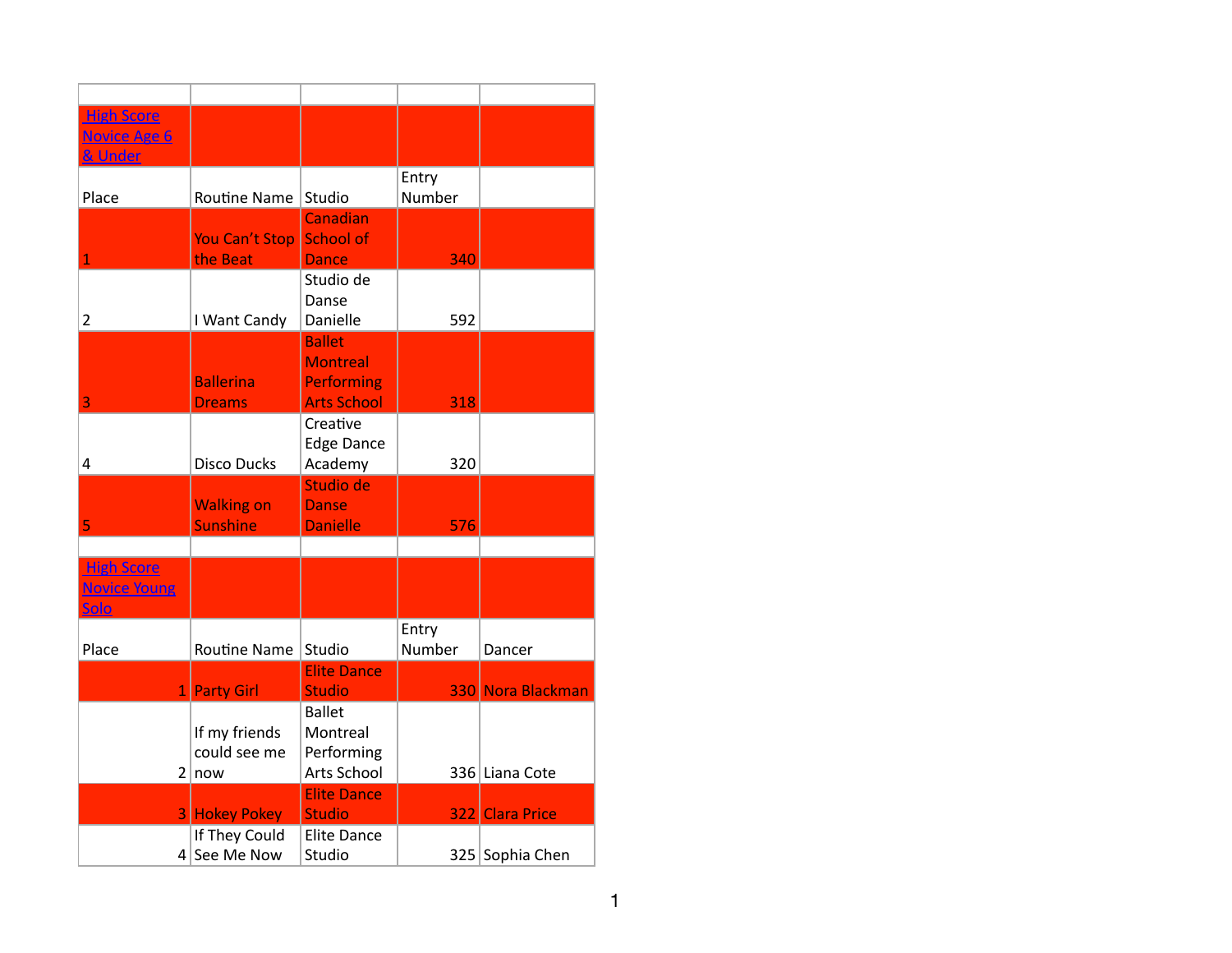| <b>High Score</b><br><b>Novice Junior</b> |                                                       |                                                                      |                               |                           |
|-------------------------------------------|-------------------------------------------------------|----------------------------------------------------------------------|-------------------------------|---------------------------|
| Solo                                      |                                                       |                                                                      |                               |                           |
| Place                                     | <b>Routine Name</b>                                   | <b>Studio</b>                                                        | <b>Entry</b><br><b>Number</b> | <b>Dancer</b>             |
|                                           | $1$ Remember                                          | <b>Ballet</b><br>Montreal<br>Performing<br>Arts School               |                               | 411 Celine Duan           |
|                                           | <b>Variation from</b><br>2 Coppelia                   | <b>Ballet</b><br><b>Montreal</b><br>Performing<br><b>Arts School</b> |                               | 427 Kamiko Bostan         |
|                                           | Hit the Road<br>$3$ Jack.                             | Capital City<br>Dance                                                |                               | 413 Avery Blunder         |
|                                           | <b>Come Fly With Elite Dance</b><br>$\overline{4}$ Me | <b>Studio</b>                                                        |                               | 412 Layla Cheikh          |
|                                           | 5 Enjoy Yourself                                      | Capital City<br>Dance                                                |                               | 419 Ker Greenough         |
|                                           | <b>6</b> Get Happy                                    | <b>Capital City</b><br><b>Dance</b>                                  |                               | 418 Chloe Dupuis          |
|                                           | 6 Friend Like Me Studio                               | <b>Elite Dance</b>                                                   |                               | 415 Henry Liu             |
|                                           | <b>Runaway</b>                                        | <b>Creative</b><br><b>Edge Dance</b><br><b>Academy</b>               |                               | 422 Olivia Xie            |
|                                           | $8$ Hit It                                            | <b>Eight Dance</b><br>Company                                        |                               | 428 Naomi Willett         |
|                                           | 9 Billie Jean                                         | <b>Capital City</b><br><b>Dance</b>                                  |                               | 420 Fionn Piper           |
|                                           | The Start of<br>$10$ the End                          | Common<br>Ground<br>Dance<br>Academy                                 |                               | Annalisa<br>425 Schimizzi |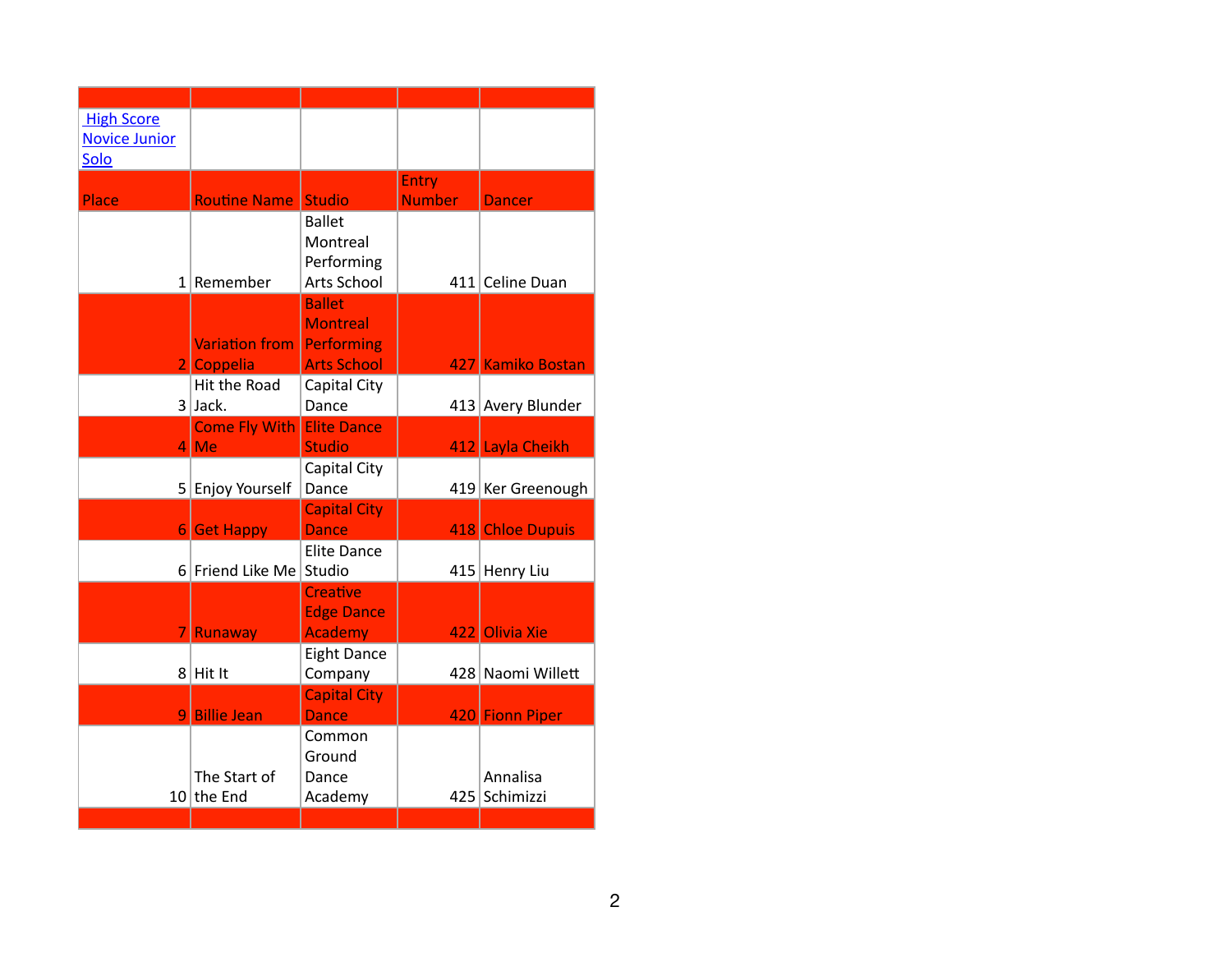| <b>High Score</b><br><b>Novice Teen</b><br>Solo                |                                        |                                                                             |                        |                               |
|----------------------------------------------------------------|----------------------------------------|-----------------------------------------------------------------------------|------------------------|-------------------------------|
| Place                                                          | <b>Routine Name</b>                    | Studio                                                                      | Entry<br><b>Number</b> | <b>Dancer</b>                 |
|                                                                | <b>Begin The</b><br>$1$   Beguine      | Capital City<br>Dance                                                       |                        | 115 Kaitlyn Leutert           |
| $\overline{2}$                                                 | <b>All The Things</b><br><b>I Lost</b> | École de<br>danse<br>Rhythm<br><b>Waves</b>                                 |                        | 125 Meggie Paquet             |
|                                                                | $3$ Hope                               | Capital City<br>Dance                                                       |                        | 116 Ellie Hodges              |
|                                                                | 4 Mic Drop                             | <b>Capital City</b><br><b>Dance</b>                                         |                        | Mia<br>110 McCutcheon         |
|                                                                | 5 Empty House                          | Capital City<br>Dance                                                       |                        | 119 Sam Thorne                |
|                                                                | <b>The Girl in</b><br>6 14G            | <b>Common</b><br>Ground<br><b>Dance</b><br>Academy                          |                        | <b>Yasmine</b><br>108 Mahmoud |
| <b>High Score</b><br><b>Novice Senior</b><br><b>Solo</b>       |                                        |                                                                             |                        |                               |
| Place                                                          | <b>Routine Name</b>                    | Studio                                                                      | Entry<br>Number        | Dancer                        |
| 11                                                             | <b>Dear Me</b>                         | <b>Ballet</b><br><b>Montreal</b><br><b>Performing</b><br><b>Arts School</b> |                        | 2 Sophie Seguin               |
| 2 <sup>1</sup>                                                 | Call On You                            | Capital City<br>Dance                                                       | 117                    | Eliana<br>Mitzmacher          |
| <b>High Score</b><br><b>Novice Young</b><br>Duo-<br>Production |                                        |                                                                             |                        |                               |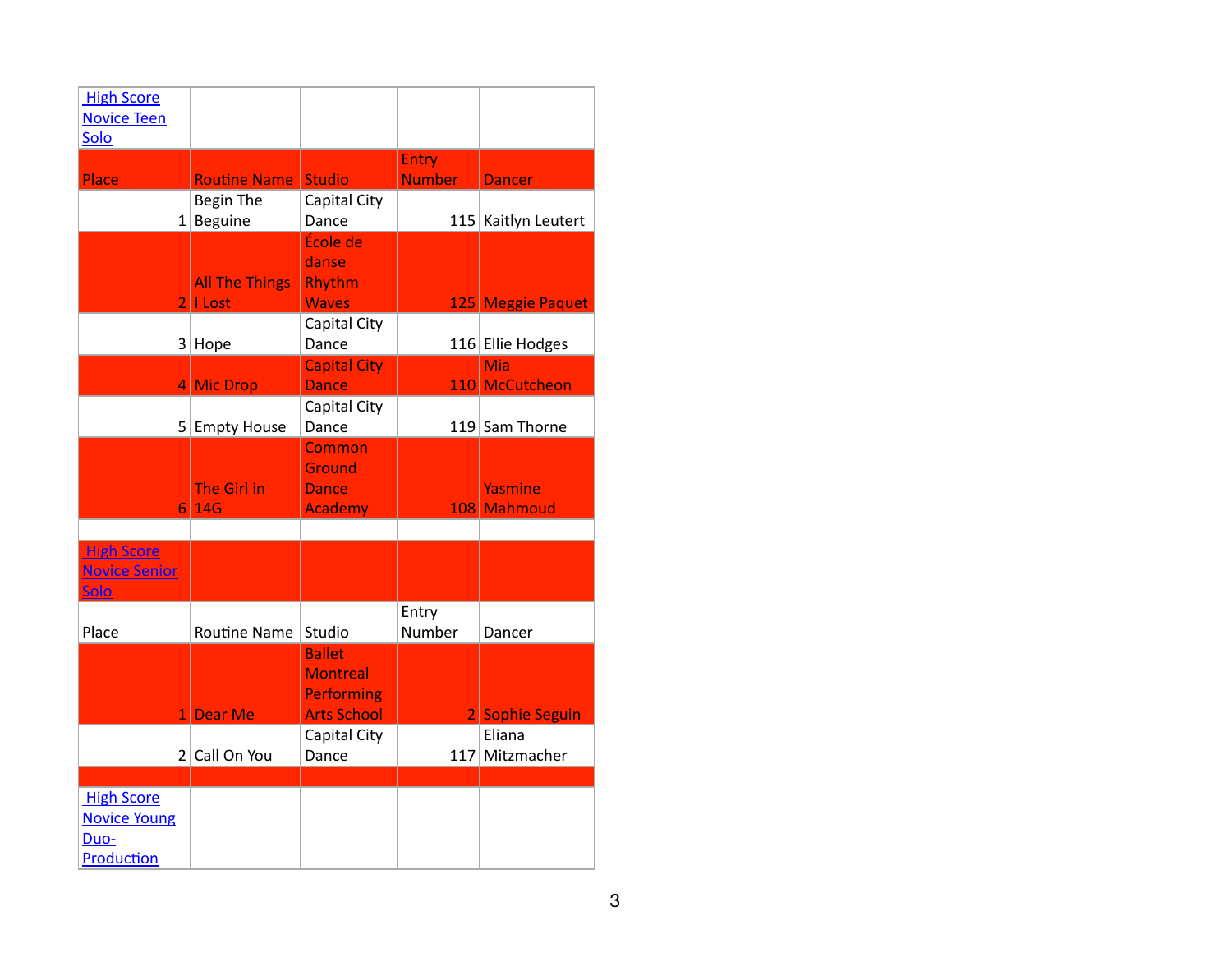|                                                                        |                                |                                              | Entry           |  |
|------------------------------------------------------------------------|--------------------------------|----------------------------------------------|-----------------|--|
| Place                                                                  | <b>Routine Name Studio</b>     |                                              | <b>Number</b>   |  |
|                                                                        | $1$ Aye Carumba                | <b>Elite Dance</b><br>Studio                 | 403             |  |
| 21                                                                     | <b>Ain't No Other</b>          | <b>Elite Dance</b>                           |                 |  |
|                                                                        | Man                            | <b>Studio</b><br><b>Ballet</b>               | 406             |  |
|                                                                        | Dance of The<br>3 Mirlitons    | Montreal<br>Performing<br>Arts School        | 553             |  |
|                                                                        |                                | Common<br><b>Ground</b><br><b>Dance</b>      |                 |  |
|                                                                        | 4 Boogie Fever                 | <b>Academy</b>                               | 404             |  |
|                                                                        |                                |                                              |                 |  |
| <b>High Score</b><br><b>Novice Junior</b><br>Duo-<br><b>Production</b> |                                |                                              |                 |  |
| Place                                                                  | Routine Name                   | Studio                                       | Entry<br>Number |  |
| 11                                                                     | Let's Get it<br><b>Started</b> | Studio de<br><b>Danse</b><br><b>Danielle</b> | 1               |  |
|                                                                        | $2 \vert$ Move                 | Creative<br><b>Edge Dance</b><br>Academy     | 565             |  |
|                                                                        | 3 Snap Clap                    | Studio de<br><b>Danse</b><br><b>Danielle</b> | 521             |  |
|                                                                        | 3 Sound of Stars               | Creative<br><b>Edge Dance</b><br>Academy     | 520             |  |
|                                                                        |                                |                                              |                 |  |
| <b>High Score</b><br>Novice 13 &                                       |                                |                                              |                 |  |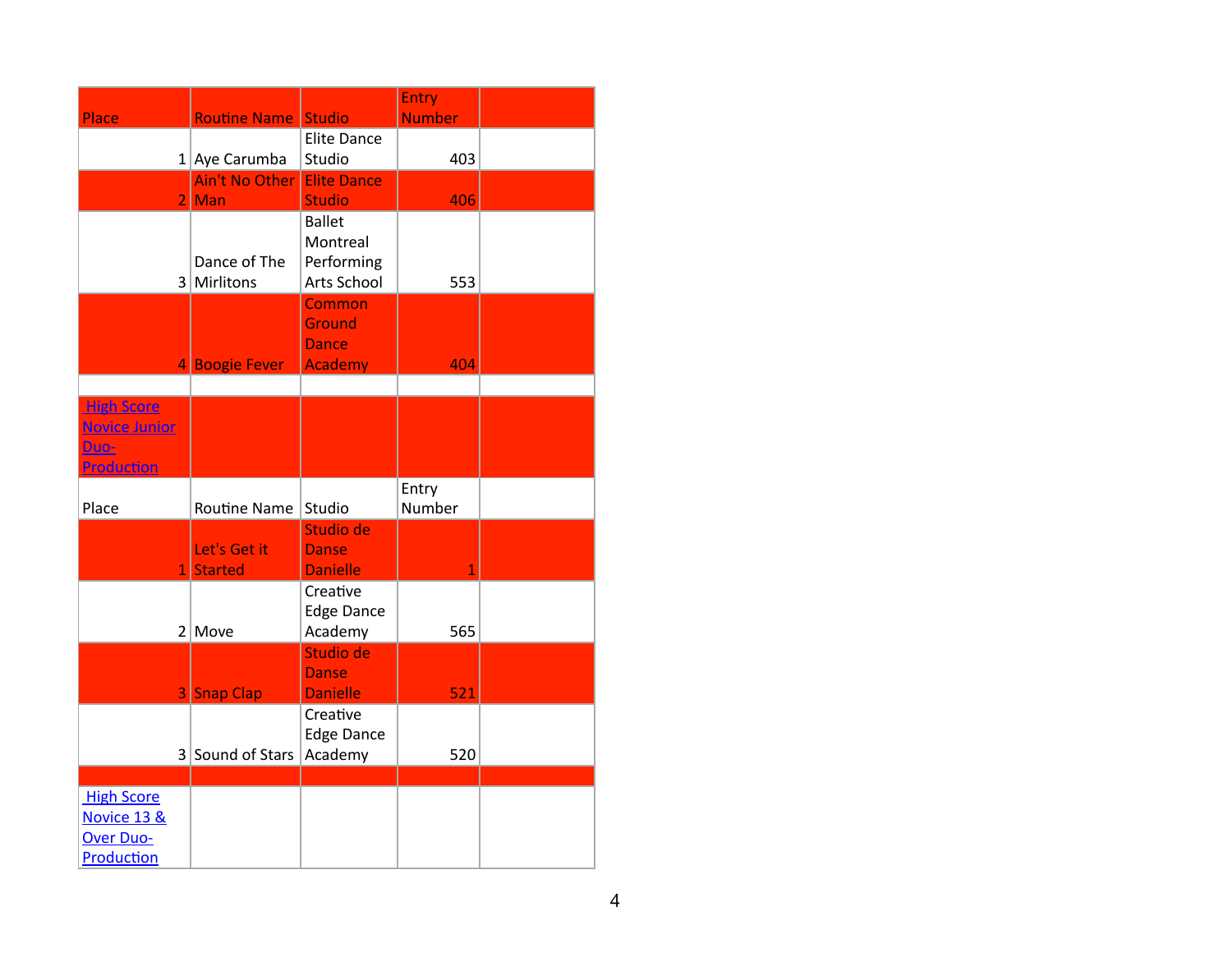|                       |                     |                           | Entry         |  |
|-----------------------|---------------------|---------------------------|---------------|--|
| Place                 | <b>Routine Name</b> | <b>Studio</b><br>Creative | <b>Number</b> |  |
|                       |                     | <b>Edge Dance</b>         |               |  |
|                       | $1$ Strained        | Academy                   | 289           |  |
|                       |                     | École de                  |               |  |
|                       |                     | danse                     |               |  |
|                       | Leave a Light       | Rhythm                    |               |  |
| $\overline{2}$        | On                  | <b>Waves</b>              | 288           |  |
|                       |                     | École de                  |               |  |
|                       |                     | danse                     |               |  |
|                       |                     | Rhythm                    |               |  |
|                       | $3$ Sistaz          | Waves                     | 281           |  |
|                       |                     |                           |               |  |
| <b>High Score</b>     |                     |                           |               |  |
| <b>Pre-Comp Age</b>   |                     |                           |               |  |
| <b>12 &amp; Under</b> |                     |                           |               |  |
| Duo-                  |                     |                           |               |  |
| Production            |                     |                           |               |  |
|                       |                     |                           | Entry         |  |
| Place                 | Routine Name        | Studio                    | Number        |  |
|                       |                     | École de                  |               |  |
|                       |                     | danse                     |               |  |
| $\mathbf{1}$          |                     | Rhythm<br><b>Waves</b>    |               |  |
|                       | <b>Sing</b>         | Studio de                 | 528           |  |
|                       |                     | Danse                     |               |  |
| $\overline{2}$        | Testify             | Danielle                  | 564           |  |
|                       |                     | Studio de                 |               |  |
|                       | <b>Eyes Closed</b>  | <b>Danse</b>              |               |  |
| $\overline{2}$        | and Travelling      | <b>Danielle</b>           | 542           |  |
|                       |                     | École de                  |               |  |
|                       |                     | danse                     |               |  |
|                       |                     | Rhythm                    |               |  |
| 3                     | Up                  | Waves                     | 558           |  |
|                       |                     |                           |               |  |
|                       |                     |                           |               |  |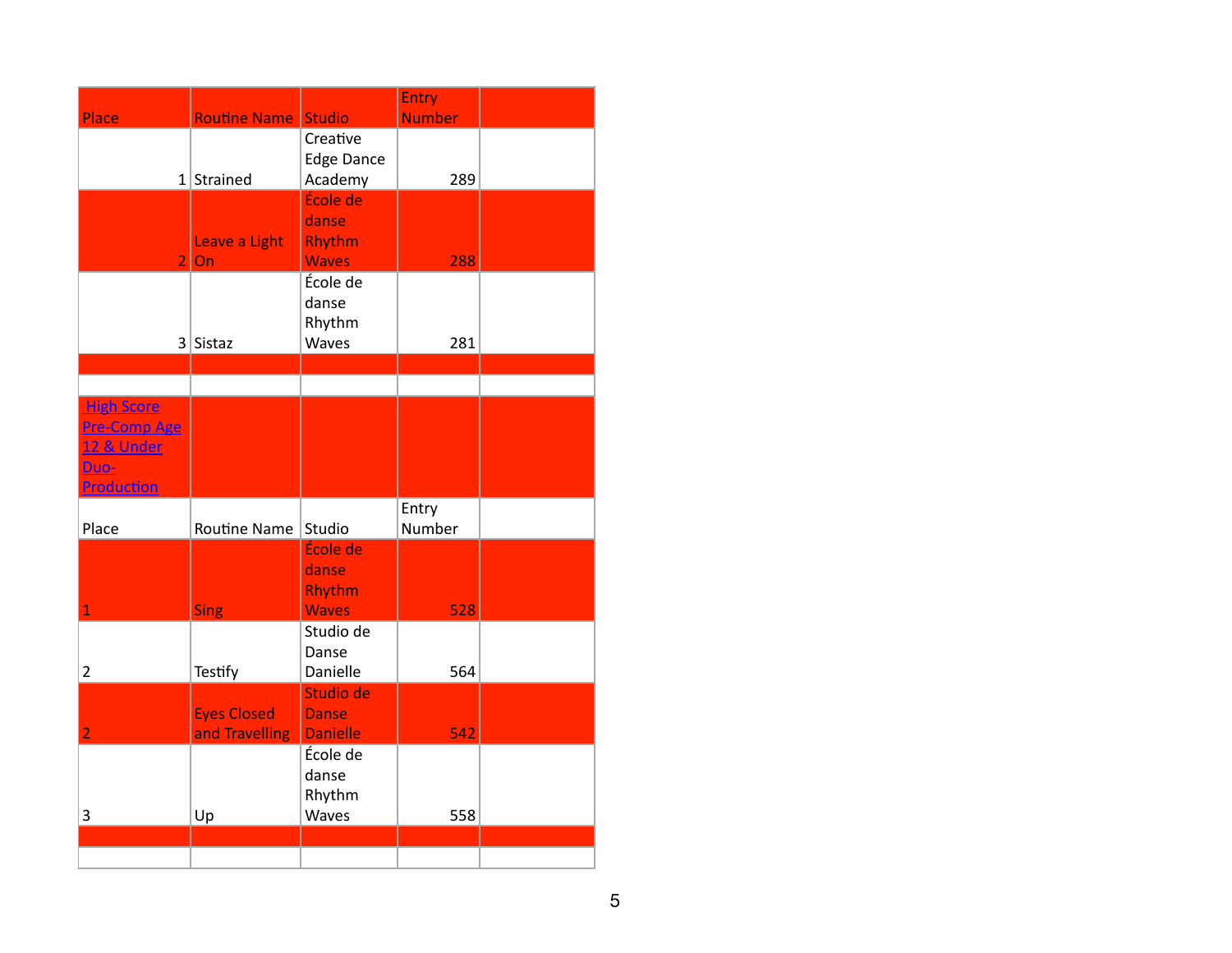| <b>High Score</b><br><b>Pre-Comp Age</b><br>12 & Under   |                            |                                             |                 |                             |
|----------------------------------------------------------|----------------------------|---------------------------------------------|-----------------|-----------------------------|
| Solo                                                     |                            |                                             |                 |                             |
| Place                                                    | Routine Name               | Studio                                      | Entry<br>Number | Dancer                      |
|                                                          |                            | Studio de<br><b>Danse</b>                   |                 |                             |
| $\mathbf{1}$                                             | <b>Sir Duke</b>            | <b>Danielle</b><br>Studio de                |                 | 437 Macy Zhang              |
| $\overline{2}$                                           | Blame It on<br>the Boogie  | Danse<br>Danielle                           |                 | Alex-Ann<br>433 Bouffard    |
|                                                          |                            | École de<br>danse<br>Rhythm                 |                 | <b>Noemie</b>               |
|                                                          | <b>3 Boom Boom</b>         | <b>Waves</b>                                |                 | 359 Paquet                  |
|                                                          | $4$ Think                  | Studio de<br>Danse<br>Danielle              |                 | Rebecca-Ann<br>435 St-Aubin |
|                                                          |                            | École de<br>danse<br>Rhythm                 |                 |                             |
|                                                          | 4 Nebula                   | <b>Waves</b>                                |                 | 451 Alexa Faubert           |
|                                                          |                            |                                             |                 |                             |
|                                                          |                            |                                             |                 |                             |
| <b>High Score</b><br>Pre-Comp<br>Teen Duo-<br>Production |                            |                                             |                 |                             |
|                                                          |                            |                                             | Entry           |                             |
| Place                                                    | <b>Routine Name Studio</b> |                                             | <b>Number</b>   |                             |
| $\mathbf{1}$                                             | Make You Feel<br>My Love   | Creative<br><b>Edge Dance</b><br>Academy    | 632             |                             |
| $\overline{2}$                                           | <b>Lost Without</b><br>You | École de<br>danse<br>Rhythm<br><b>Waves</b> | 622             |                             |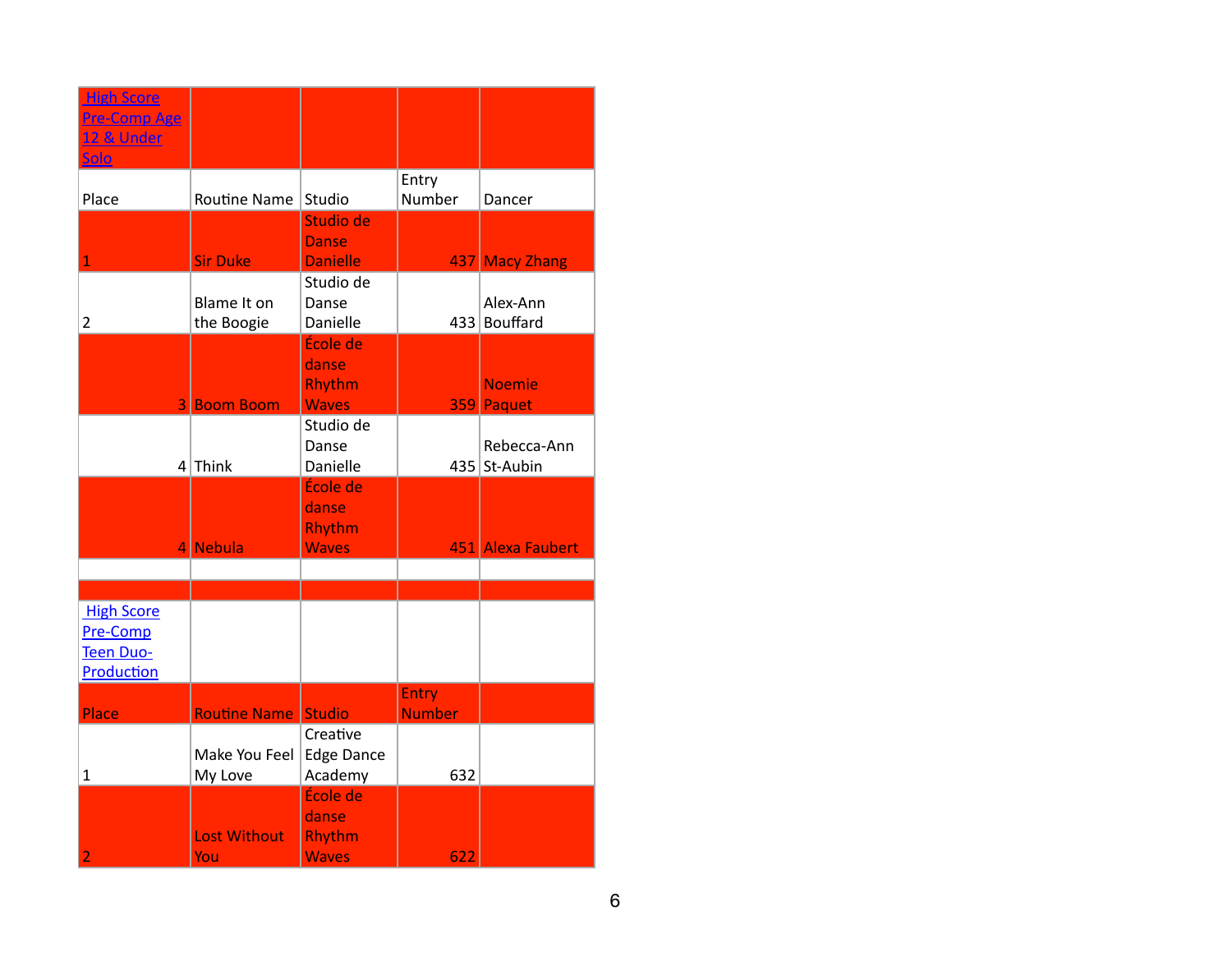| 3                                                                        | Je te laisserai<br>des mots        | École de<br>danse<br>Rhythm<br>Waves                             | 672                           |                                  |
|--------------------------------------------------------------------------|------------------------------------|------------------------------------------------------------------|-------------------------------|----------------------------------|
| <b>High Score</b><br>Pre-Comp<br><b>Teen Solo</b>                        |                                    |                                                                  |                               |                                  |
| Place                                                                    | <b>Routine Name</b>                | <b>Studio</b>                                                    | <b>Entry</b><br><b>Number</b> | <b>Dancer</b>                    |
|                                                                          | $1$ If You Wait                    | Studio de<br>Danse<br>Danielle                                   |                               | Sarah-Jeanne<br>$111$ Beland     |
|                                                                          | 2 Watermark                        | <b>Creative</b><br><b>Edge Dance</b><br><b>Academy</b>           |                               | 123 Julia Soutar                 |
|                                                                          | 3 Almost Home                      | Studio de<br>Danse<br>Danielle                                   |                               | Brooklyn<br>$122$ Young          |
|                                                                          | <b>Red Light,</b><br>4 Green Light | <b>Common</b><br><b>Ground</b><br><b>Dance</b><br><b>Academy</b> |                               | <b>Charlotte</b><br>124 Hartwell |
| <b>High Score</b><br><b>Pre-Comp</b><br><b>Senior Duo-</b><br>Production |                                    |                                                                  |                               |                                  |
| Place                                                                    | <b>Routine Name</b>                | Studio<br>École de                                               | Entry<br>Number               |                                  |
|                                                                          | 1 In This Shirt                    | danse<br>Rhythm<br><b>Waves</b>                                  | 642                           |                                  |
| <b>High Score</b><br>Pre-Comp<br><b>Senior Solo</b>                      |                                    |                                                                  |                               |                                  |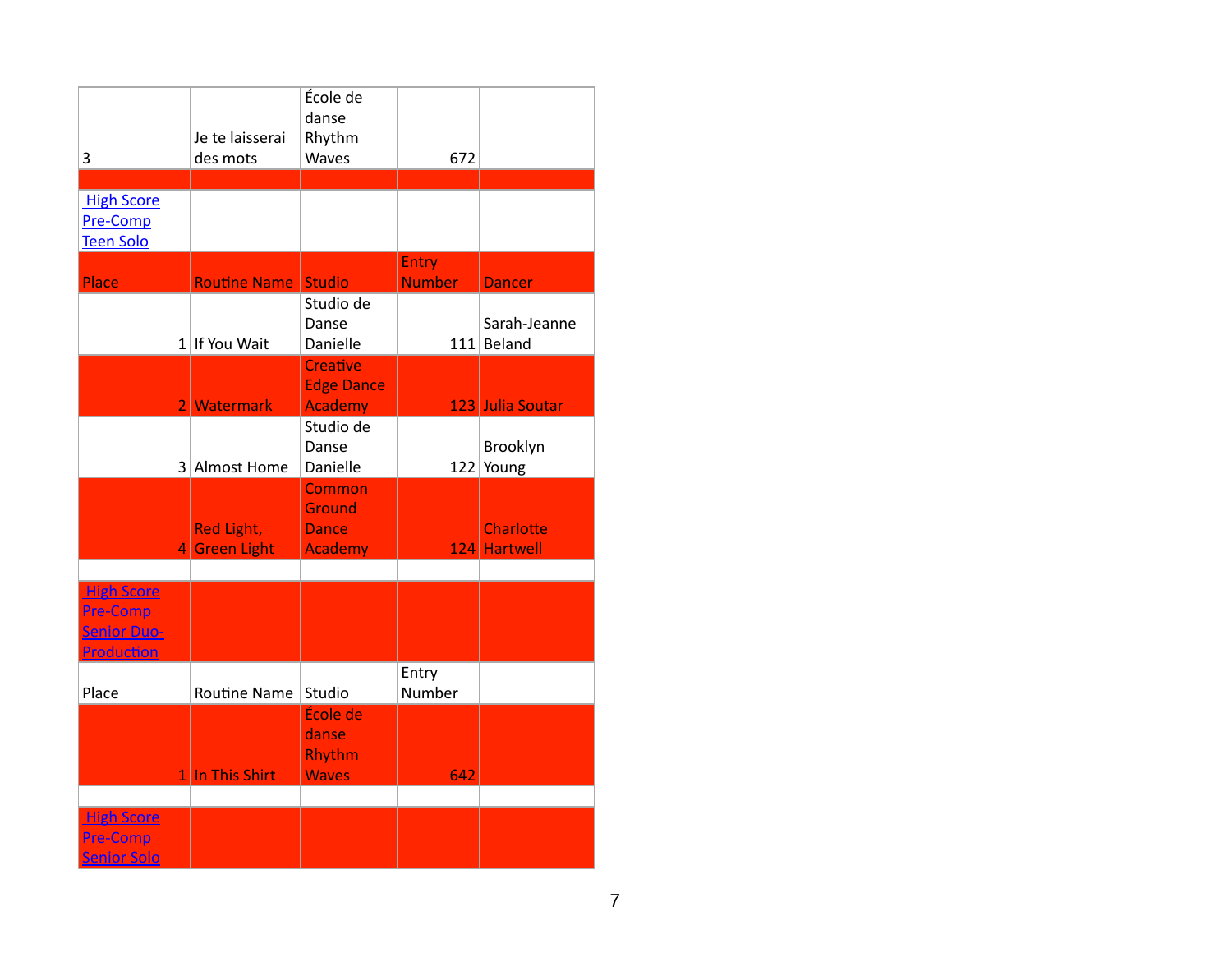|                   |                      |                       | Entry         |                    |
|-------------------|----------------------|-----------------------|---------------|--------------------|
| Place             | Routine Name         | Studio                | Number        | Dancer             |
|                   |                      | École de              |               |                    |
|                   |                      | danse                 |               |                    |
|                   |                      | Rhythm                |               |                    |
| 1                 | <b>Weightless</b>    | <b>Waves</b>          |               | 5 Ariane Sigouin   |
|                   |                      | <b>Eight Dance</b>    |               |                    |
| $\overline{2}$    | Creatures            | Company               |               | 4 Faye Willett     |
|                   |                      |                       |               |                    |
| <b>High Score</b> |                      |                       |               |                    |
| Solo Age 8        |                      |                       |               |                    |
|                   |                      |                       | <b>Entry</b>  |                    |
| Place             | <b>Routine Name</b>  | <b>Studio</b>         | <b>Number</b> | <b>Dancer</b>      |
|                   |                      | Canadian              |               |                    |
|                   | Take To The          | School of             |               |                    |
| 1                 | Sky                  | Dance                 |               | 438 Lilah Symes    |
|                   |                      |                       |               |                    |
| <b>High Score</b> |                      |                       |               |                    |
|                   |                      |                       |               |                    |
| Solo Age 9        |                      |                       |               |                    |
|                   |                      |                       | <b>Entry</b>  |                    |
| Place             | <b>Routine Name</b>  | <b>Studio</b>         | <b>Number</b> | <b>Dancer</b>      |
|                   |                      | Greta                 |               |                    |
|                   |                      | Leeming               |               |                    |
|                   | Don't Rain on        | Studio of             |               |                    |
| 1                 | My Parade            | Dance                 | 407           | Camden Im          |
|                   | Goodbye              | Canadian              |               |                    |
|                   | <b>Yellow Brick</b>  | <b>School of</b>      |               | <b>Micaela</b>     |
| $\overline{2}$    | <b>Road</b>          | Dance                 | 441           | <b>Hiscock</b>     |
|                   |                      | Canadian              |               |                    |
|                   |                      | School of             |               |                    |
| 3                 | <b>Tiny Dancer</b>   | Dance                 |               | 378 Olivia Palermo |
|                   | In Love With A       | <b>Elite Dance</b>    |               |                    |
| 4                 | <b>Monster</b>       | <b>Studio</b>         |               | 341 Camila Markus  |
|                   | Everybody            |                       |               |                    |
| 5                 | Wants to Be a<br>Cat | Capital City<br>Dance |               | 346 Olivia Buccino |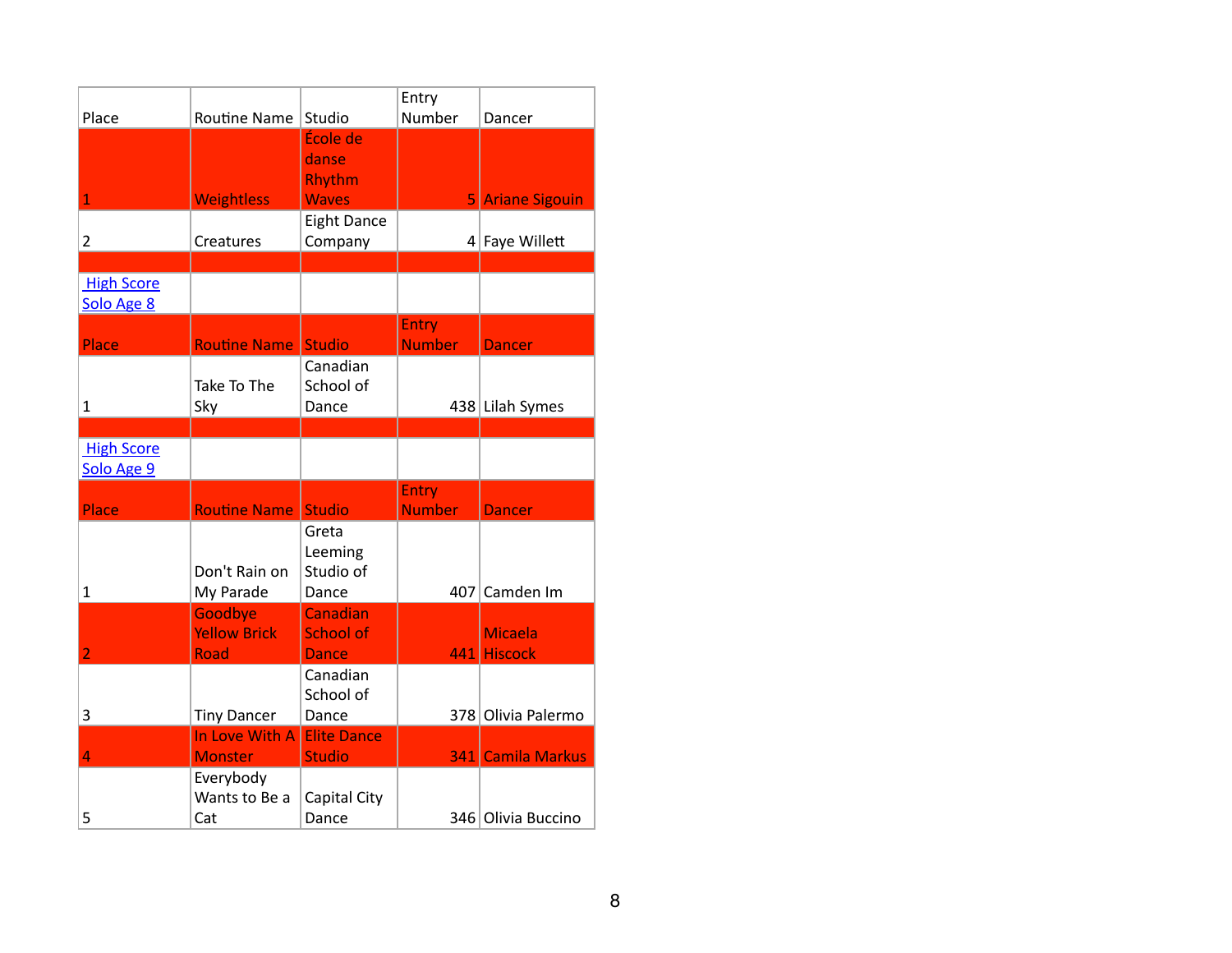|                                  | 6 Let's Get Loud                    | Studio de<br><b>Danse</b><br>Danielle        |                               | <b>Kyana</b><br>347 Boudreault |
|----------------------------------|-------------------------------------|----------------------------------------------|-------------------------------|--------------------------------|
|                                  |                                     |                                              |                               |                                |
| <b>High Score</b><br>Solo Age 10 |                                     |                                              |                               |                                |
| Place                            | <b>Routine Name</b>                 | Studio                                       | Entry<br>Number               | Dancer                         |
| 1                                | <b>Blackbird</b>                    | Studio de<br>Danse<br><b>Danielle</b>        |                               | 459 Savanna Roy                |
| $\overline{2}$                   | <b>Big Noise</b>                    | <b>Elite Dance</b><br>Studio                 |                               | 351 Kiara Zaki                 |
| 3                                | <b>Play That Sax</b>                | <b>Elite Dance</b><br><b>Studio</b>          |                               | 356 Riley Moher                |
| 4                                | Let's Rock                          | <b>Elite Dance</b><br>Studio                 |                               | Jaymie<br>456 McClymont        |
|                                  | <b>Careless With</b><br>5 This Love | Studio de<br><b>Danse</b><br><b>Danielle</b> |                               | 485 Camille Otis               |
|                                  | Zip A Dee Doo<br>$6$ Dah            | <b>Elite Dance</b><br>Studio                 |                               | Sidney<br>353 Fitzgerald       |
|                                  | 7 Old Friends                       | <b>Capital City</b><br><b>Dance</b>          |                               | 487 Lilly Ghuman               |
|                                  | Valse de<br>$8$   L'amour           | Greta<br>Leeming<br>Studio of<br>Dance       |                               | 398 Emma Provost               |
| <b>High Score</b><br>Solo Age 11 |                                     |                                              |                               |                                |
| Place                            | <b>Routine Name Studio</b>          |                                              | <b>Entry</b><br><b>Number</b> | <b>Dancer</b>                  |
| 1                                | Hallelujah                          | Studio de<br>Danse<br>Danielle               |                               | 517 Victoria Shen              |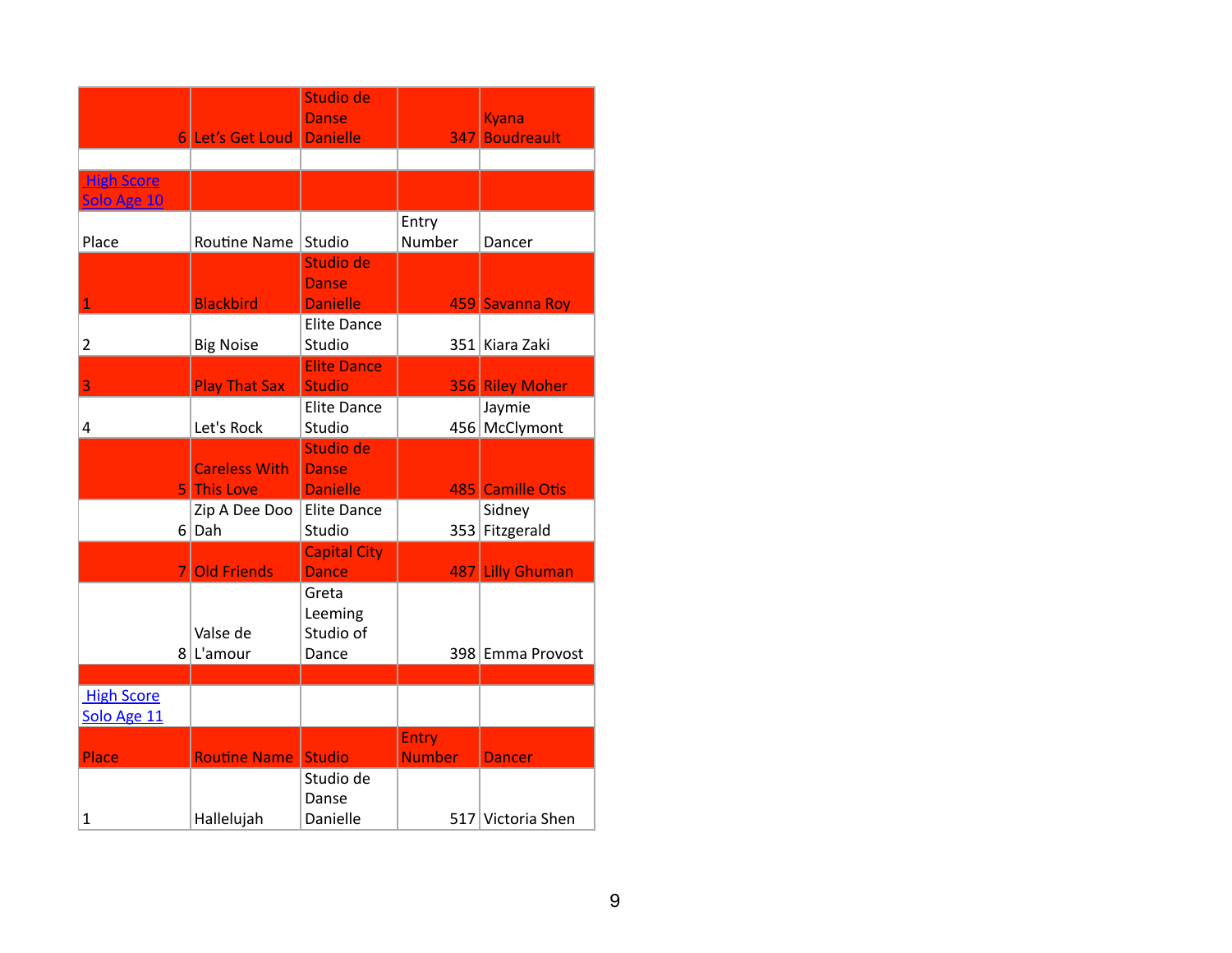|                                  | Don't Rain on                  | Canadian<br><b>School of</b>                                |                               |                                   |
|----------------------------------|--------------------------------|-------------------------------------------------------------|-------------------------------|-----------------------------------|
| 21                               | <b>My Parade</b>               | <b>Dance</b>                                                |                               | 370 Ashley Hash                   |
|                                  | $3$ Hyperballad                | <b>Elite Dance</b><br>Studio                                |                               | 470 Clara Di Paolo                |
|                                  | Life of the                    | Greta<br>Leeming<br><b>Studio of</b>                        |                               | <b>Mikayla</b>                    |
|                                  | 4 Party<br>$4$ Eerie           | <b>Dance</b><br>Capital City<br>Dance                       |                               | 360 Stewart<br>474 Tilly Pilarski |
|                                  | 5 Gotcha                       | Studio de<br><b>Danse</b><br><b>Danielle</b>                |                               | <b>Alexandrine</b><br>365 Joseph  |
|                                  | 5 Pale Yellow                  | <b>Ballet</b><br>Montreal<br>Performing<br>Arts School      |                               | 473 Melia Cotie                   |
|                                  | <b>6 Airmail Special Dance</b> | Greta<br>Leeming<br><b>Studio of</b>                        |                               | 454 Lacey Im                      |
|                                  | 6 Evil Gal Blues               | Greta<br>Leeming<br>Studio of<br>Dance                      |                               | 368 Amira Small                   |
|                                  | Little<br>Serenade             | Greta<br><b>Leeming</b><br><b>Studio of</b><br><b>Dance</b> |                               | <b>Madeleine</b><br>507 Francoeur |
|                                  |                                |                                                             |                               |                                   |
| <b>High Score</b><br>Solo Age 12 |                                |                                                             |                               |                                   |
| Place                            | <b>Routine Name Studio</b>     |                                                             | <b>Entry</b><br><b>Number</b> | <b>Dancer</b>                     |
| $\mathbf 1$                      | In My Blood                    | Capital City<br>Dance                                       |                               | 503 Olivia DiSalvo                |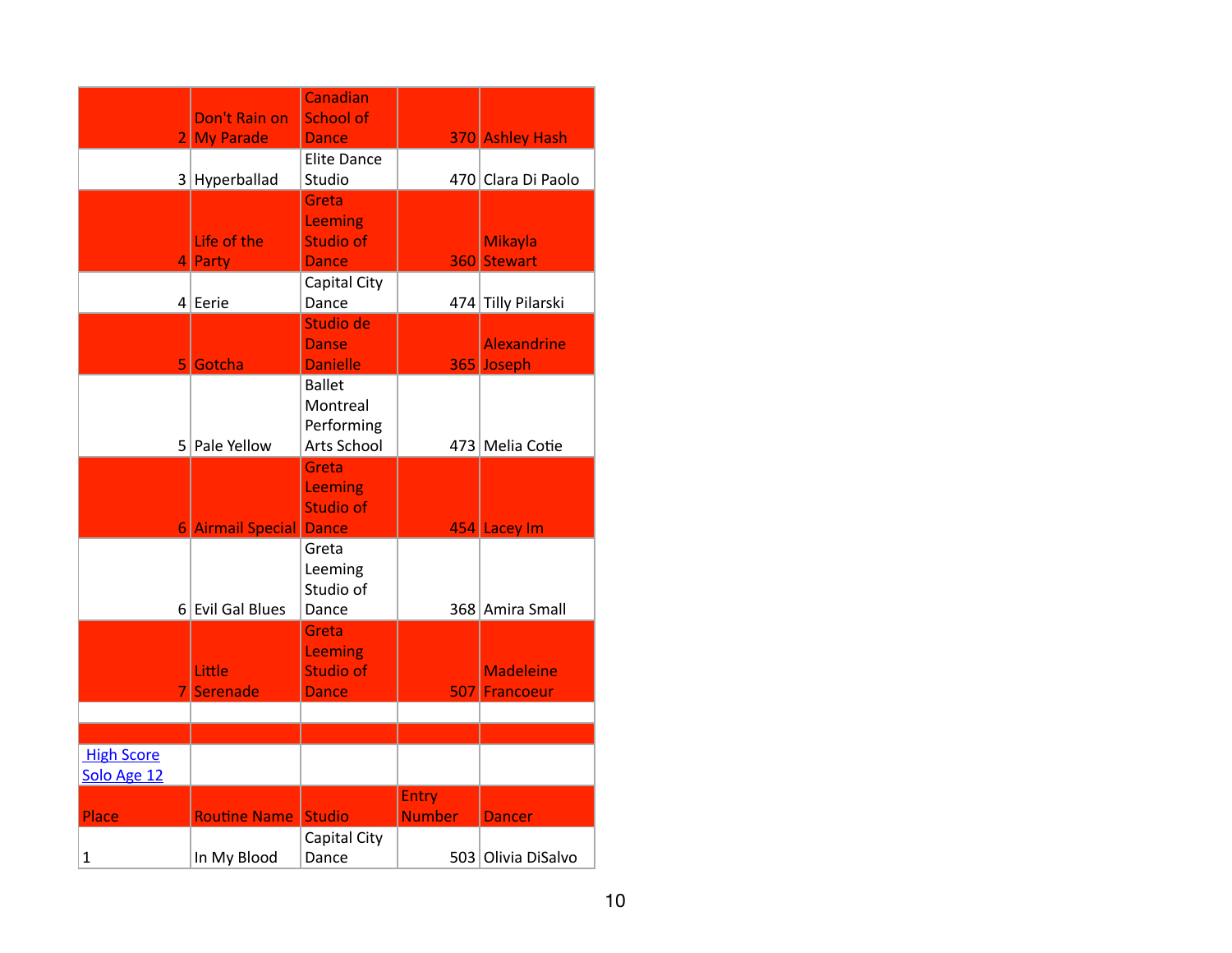|                                  |                              | Canadian                         |        |                                |
|----------------------------------|------------------------------|----------------------------------|--------|--------------------------------|
| $\overline{2}$                   | <b>Too Late</b>              | <b>School of</b><br><b>Dance</b> |        | <b>Amanda</b><br>493 Tsarouhas |
|                                  |                              | Studio de                        |        |                                |
|                                  | Bye Bye                      | Danse                            |        | Serena                         |
| 3                                | <b>Blackbird</b>             | Danielle                         |        | 383 Lachapelle                 |
|                                  |                              | Canadian                         |        | <b>Paulina</b>                 |
|                                  |                              | <b>School of</b>                 |        | Marulanda-                     |
| 4                                | <b>Killing Me</b>            | <b>Dance</b><br>Greta            |        | 500 Cabrero                    |
|                                  |                              | Leeming                          |        |                                |
|                                  |                              | Studio of                        |        | Giuseppina                     |
| 5                                | Goody Goody                  | Dance                            |        | 468 Giorgio                    |
|                                  | <b>Flowers in</b>            | <b>Capital City</b>              |        | <b>Charlotte</b>               |
| 5                                | May                          | <b>Dance</b>                     |        | 477 Nearing                    |
|                                  |                              | Greta                            |        |                                |
|                                  | Man of La                    | Leeming<br>Studio of             |        | Gabriella                      |
| 6                                | Mancha                       | Dance                            |        | 386 Goldmaker                  |
|                                  |                              | <b>Elite Dance</b>               |        | <b>Koyuki</b>                  |
| 7                                | <b>Raise The Roof Studio</b> |                                  |        | 395 Montcalm                   |
|                                  | No Day But                   | Capital City                     |        | Elessa                         |
| 8                                | Today                        | Dance                            |        | 501 Thompson                   |
|                                  |                              | Canadian<br><b>School of</b>     |        |                                |
| 9                                | <b>Vanishing Act</b>         | <b>Dance</b>                     |        | 499 Taya Flood                 |
|                                  |                              | Capital City                     |        |                                |
|                                  | 10 Hands Tied                | Dance                            |        | 475 Priya Ghuman               |
|                                  |                              |                                  |        |                                |
|                                  |                              |                                  |        |                                |
| <b>High Score</b><br>Solo Age 13 |                              |                                  |        |                                |
|                                  |                              |                                  | Entry  |                                |
| Place                            | Routine Name                 | Studio                           | Number | Dancer                         |
|                                  |                              | Leeming                          |        |                                |
| $\overline{1}$                   | <b>Vanishing Act</b>         | <b>Danceworks</b>                |        | 276 Musa Fofana                |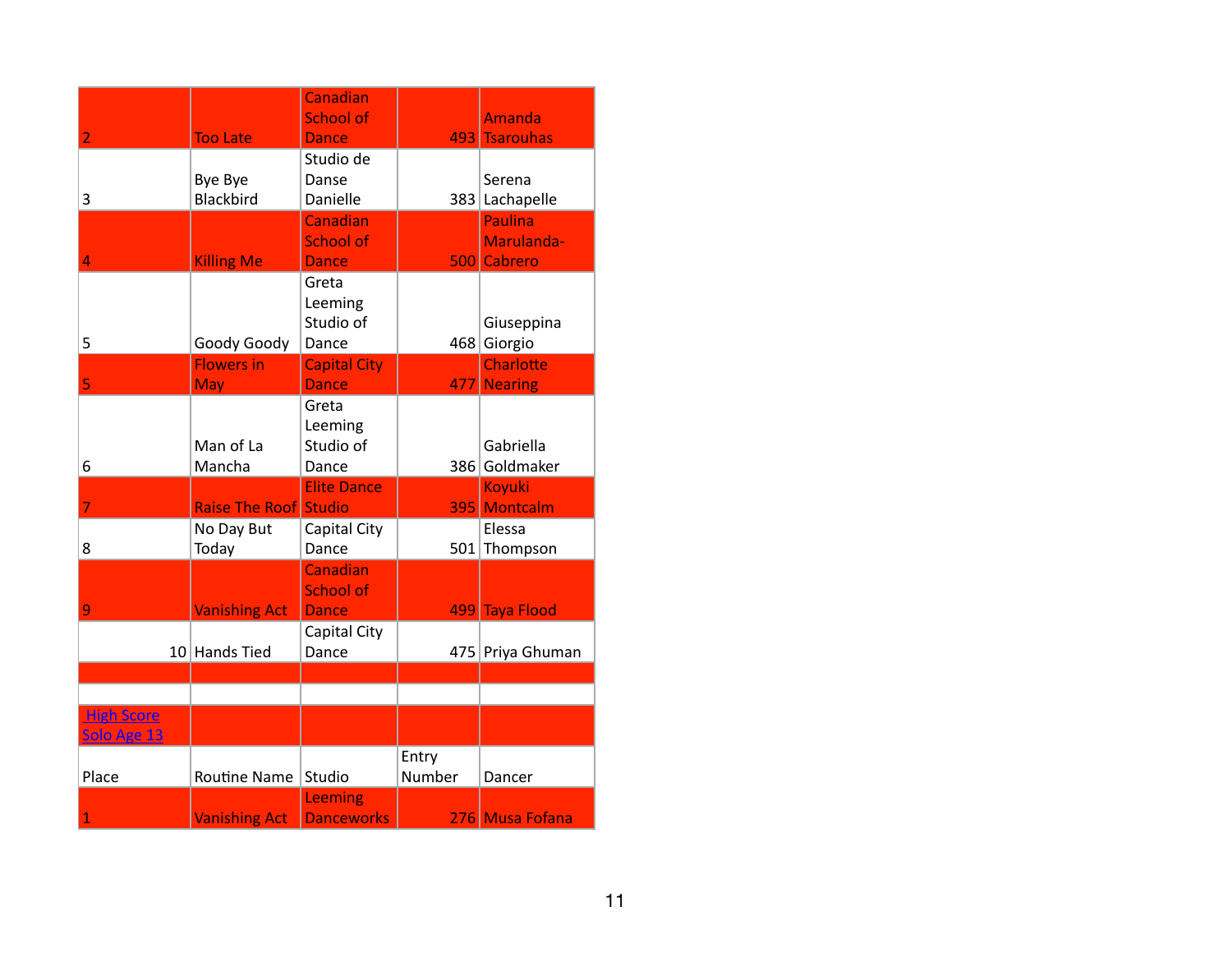| $\overline{2}$                   | Wicked<br>Games                   | <b>Ballet</b><br>Montreal<br>Performing<br>Arts School  |                 | 271 Lauren Alleyne                            |
|----------------------------------|-----------------------------------|---------------------------------------------------------|-----------------|-----------------------------------------------|
|                                  | My                                | <b>Elite Dance</b>                                      |                 |                                               |
| 3<br>4                           | <b>Heartstrings</b><br>My Shelter | <b>Studio</b><br>Greta<br>Leeming<br>Studio of<br>Dance |                 | 271 Ella Zhao<br>Giuliana<br>270 Pecora       |
|                                  |                                   | <b>Elite Dance</b>                                      |                 | <b>Hailee</b>                                 |
| 5<br>6                           | <b>Water Me</b><br>Fly Away       | <b>Studio</b><br>Greta<br>Leeming<br>Studio of<br>Dance |                 | 267 Mcgillivray<br>Genevieve<br>221 Francoeur |
| 7                                | My Kind of<br><b>Town</b>         | Greta<br>Leeming<br><b>Studio of</b><br><b>Dance</b>    |                 | 183 Xander Dolcine                            |
| 7                                | Moonlight<br>Sonata               | <b>Elite Dance</b><br>Studio                            |                 | 170 Ella Chu                                  |
| 8                                | <b>I</b> Try                      | <b>Capital City</b><br><b>Dance</b>                     |                 | Liliana<br>219 Matteucci                      |
| 8                                | Roses                             | <b>Ballet</b><br>Montreal<br>Performing<br>Arts School  |                 | 273 Brynn Tramley                             |
|                                  | 9 Take On Me                      | <b>Capital City</b><br><b>Dance</b>                     |                 | 184 Troy Durocher                             |
|                                  | 10 Tonight                        | Capital City<br>Dance                                   |                 | Chiara<br>171 Frangione                       |
|                                  |                                   |                                                         |                 |                                               |
| <b>High Score</b><br>Solo Age 14 |                                   |                                                         |                 |                                               |
| Place                            | Routine Name                      | Studio                                                  | Entry<br>Number | Dancer                                        |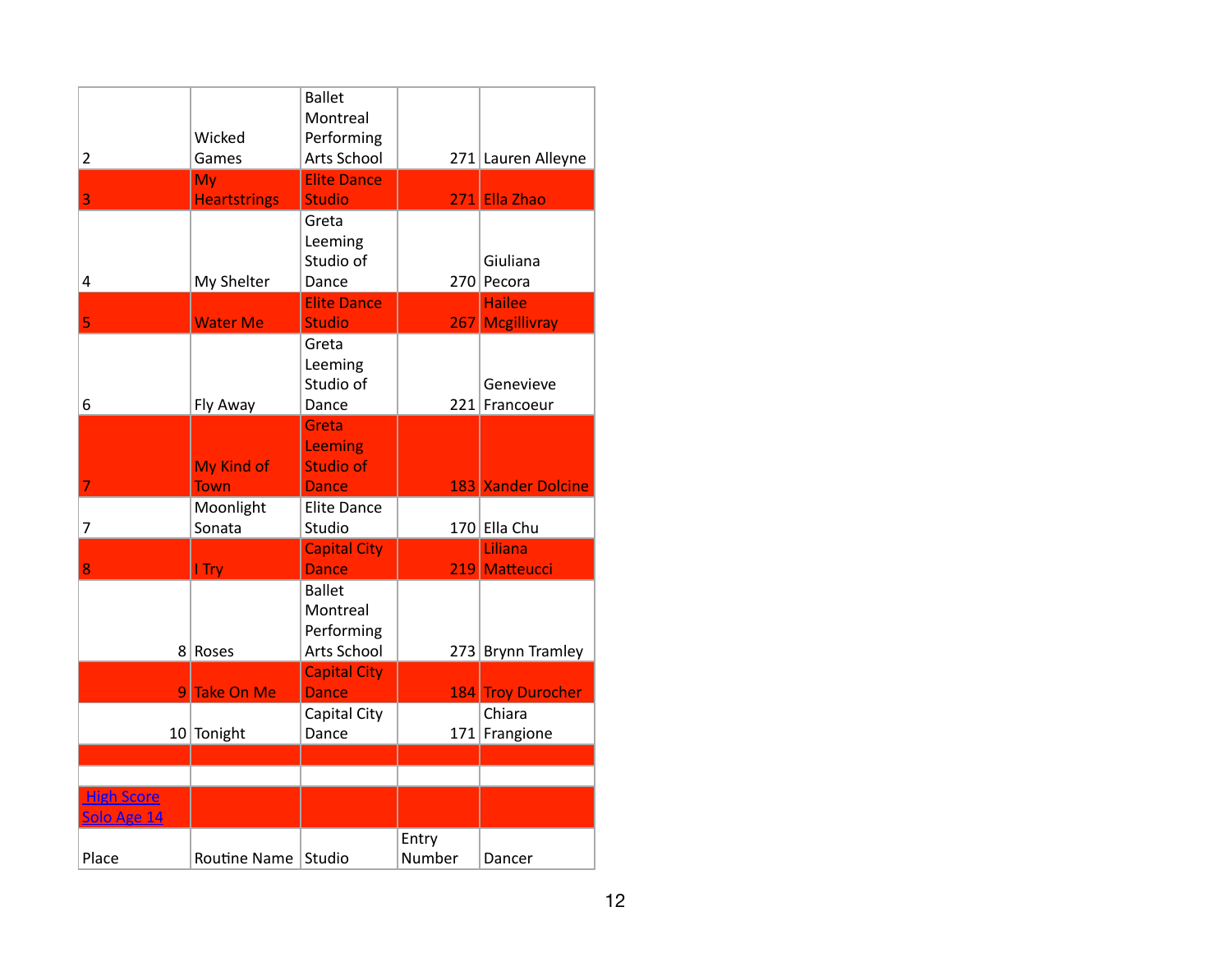|                                  | <b>Everything I</b>           | <b>Capital City</b>                          | <b>Addison</b>                 |
|----------------------------------|-------------------------------|----------------------------------------------|--------------------------------|
| 1                                | <b>Wanted</b>                 | <b>Dance</b>                                 | 177 Yamasaki                   |
| $\overline{2}$                   | Insecure                      | <b>Elite Dance</b><br>Studio                 | 259 Chloe Lafleur              |
|                                  | 2 Midnight                    | <b>Capital City</b><br><b>Dance</b>          | 138 Petra Kuiack               |
|                                  | Not My<br>3 Responsibility    | Canadian<br>School of<br>Dance               | 261 Mackenzie Hao              |
|                                  | 4 Off My Face                 | Canadian<br><b>School of</b><br><b>Dance</b> | 182 Noah Vidal                 |
|                                  | 5 Fear of Water               | Creative<br><b>Edge Dance</b><br>Academy     | Alyssa<br>266 Croucher         |
|                                  | Love On The<br><b>6 Rocks</b> | Canadian<br>School of<br><b>Dance</b>        | 176 Scarlett Hash              |
|                                  | 6 Solitary                    | Greta<br>Leeming<br>Studio of<br>Dance       | 205 Ava Mairorino              |
|                                  | 7 Shape Of You                | <b>Capital City</b><br><b>Dance</b>          | 178 Jada Pinnock               |
| 8                                | Particles                     | Studio de<br>Danse<br>Danielle               | 260 Maelie Cote                |
|                                  | <b>Roses and</b><br>9 Violets | Canadian<br>School of<br><b>Dance</b>        | Olivia Lalonde-<br>201 Novales |
| 9                                | Ain't No<br>Sunshine          | Capital City<br>Dance                        | 179 Sophia Ibrahim             |
| 9                                | <b>Tessellate</b>             | <b>Capital City</b><br><b>Dance</b>          | 255 Sydney Nguyen              |
| <b>High Score</b><br>Solo Age 15 |                               |                                              |                                |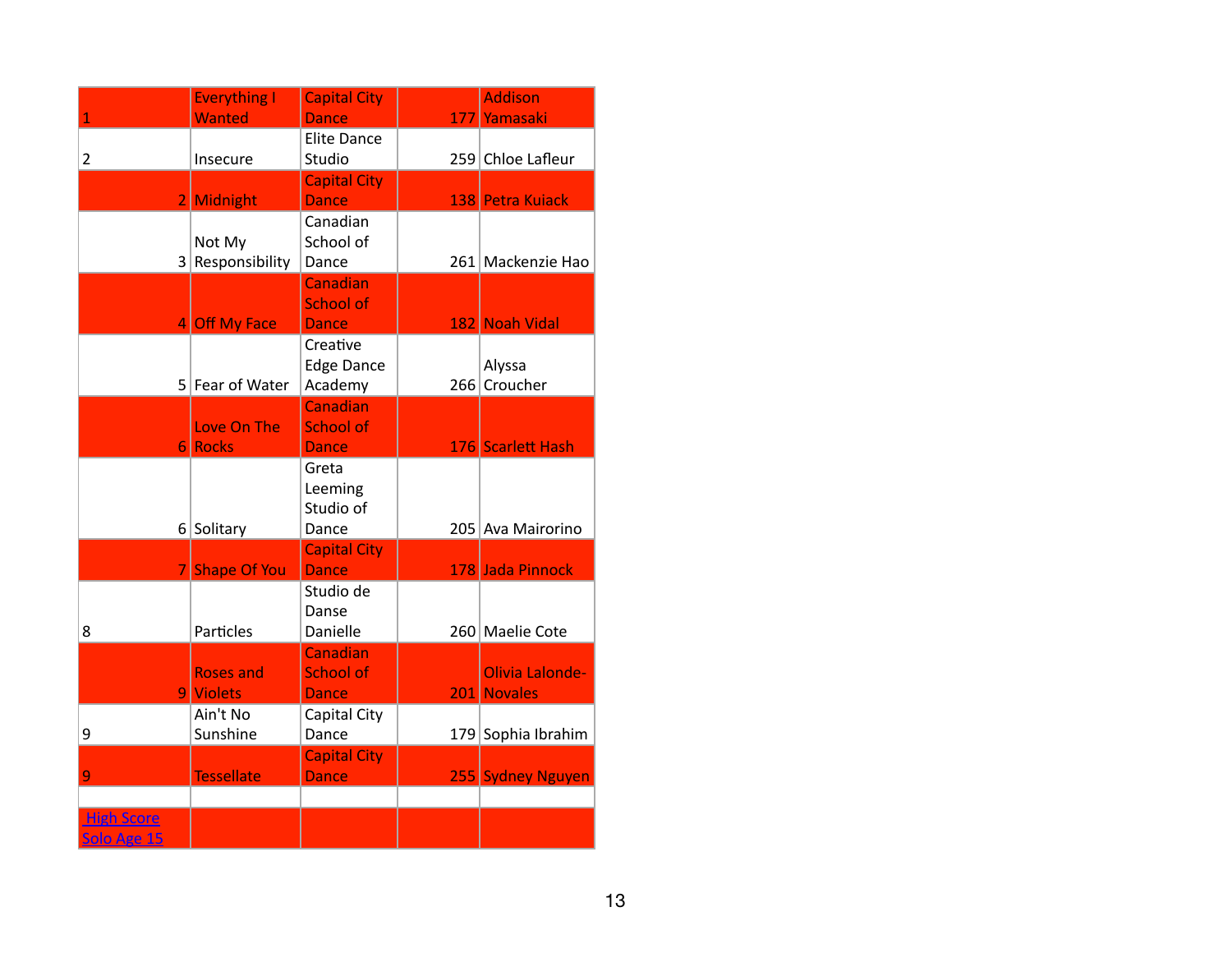|                |                   | Studio                              | Entry<br>Number |                                  |
|----------------|-------------------|-------------------------------------|-----------------|----------------------------------|
| Place          | Routine Name      |                                     |                 | Dancer                           |
|                |                   | Greta<br>Leeming                    |                 |                                  |
|                |                   | <b>Studio of</b>                    |                 | <b>Daniella</b>                  |
| $\mathbf{1}$   | Radiator          | <b>Dance</b>                        |                 | 192 Falsetto                     |
|                |                   | Studio de                           |                 |                                  |
|                |                   | Danse                               |                 | Karen                            |
| $\overline{2}$ | Lies              | Danielle                            |                 | 246 Rakotonirina                 |
|                |                   | Studio de                           |                 |                                  |
|                | What Isn't        | <b>Danse</b>                        |                 | <b>Isabella</b>                  |
|                | 3 Yours           | <b>Danielle</b>                     |                 | 247 Restagno                     |
|                |                   | <b>Elite Dance</b>                  |                 |                                  |
|                | $4 1+1$           | Studio                              |                 | 129 Zaria Fontaine               |
|                | 4 Summertime      | <b>Elite Dance</b><br><b>Studio</b> |                 | 164 Jordana Karam                |
|                |                   | <b>Elite Dance</b>                  |                 |                                  |
| 4              | $1 + 1$           | Studio                              |                 |                                  |
|                |                   | Greta                               |                 |                                  |
|                |                   | <b>Leeming</b>                      |                 |                                  |
|                |                   | <b>Studio of</b>                    |                 | Kayla                            |
| 5              | Incomplete        | <b>Dance</b>                        |                 | 128 Goldmaker                    |
|                | Too Lost to Be    | <b>Elite Dance</b>                  |                 |                                  |
| 6              | Found             | Studio                              |                 | 187 Fiona Kwok                   |
|                |                   | <b>Capital City</b>                 |                 |                                  |
| 7              | In The Deep       | <b>Dance</b>                        |                 | 186 Kyla Tolentino               |
|                |                   | Greta                               |                 |                                  |
|                |                   | Leeming                             |                 |                                  |
|                |                   | Studio of                           |                 | Sabrina                          |
|                | 8 Kitri Variation | Dance                               |                 | 233 Armstrong                    |
| 8              | <b>Destroyed</b>  | <b>Capital City</b><br><b>Dance</b> |                 | <b>Myranda</b><br>189 MacPherson |
|                |                   | Creative                            |                 |                                  |
|                |                   | <b>Edge Dance</b>                   |                 |                                  |
| 9              | Moonlight         | Academy                             |                 | 244 Cindy Shi                    |
|                |                   | Canadian                            |                 |                                  |
|                | Dream a Little    | <b>School of</b>                    |                 | Anna                             |
| 10             | <b>Dream</b>      | Dance                               | 162             | <b>Tsarouhas</b>                 |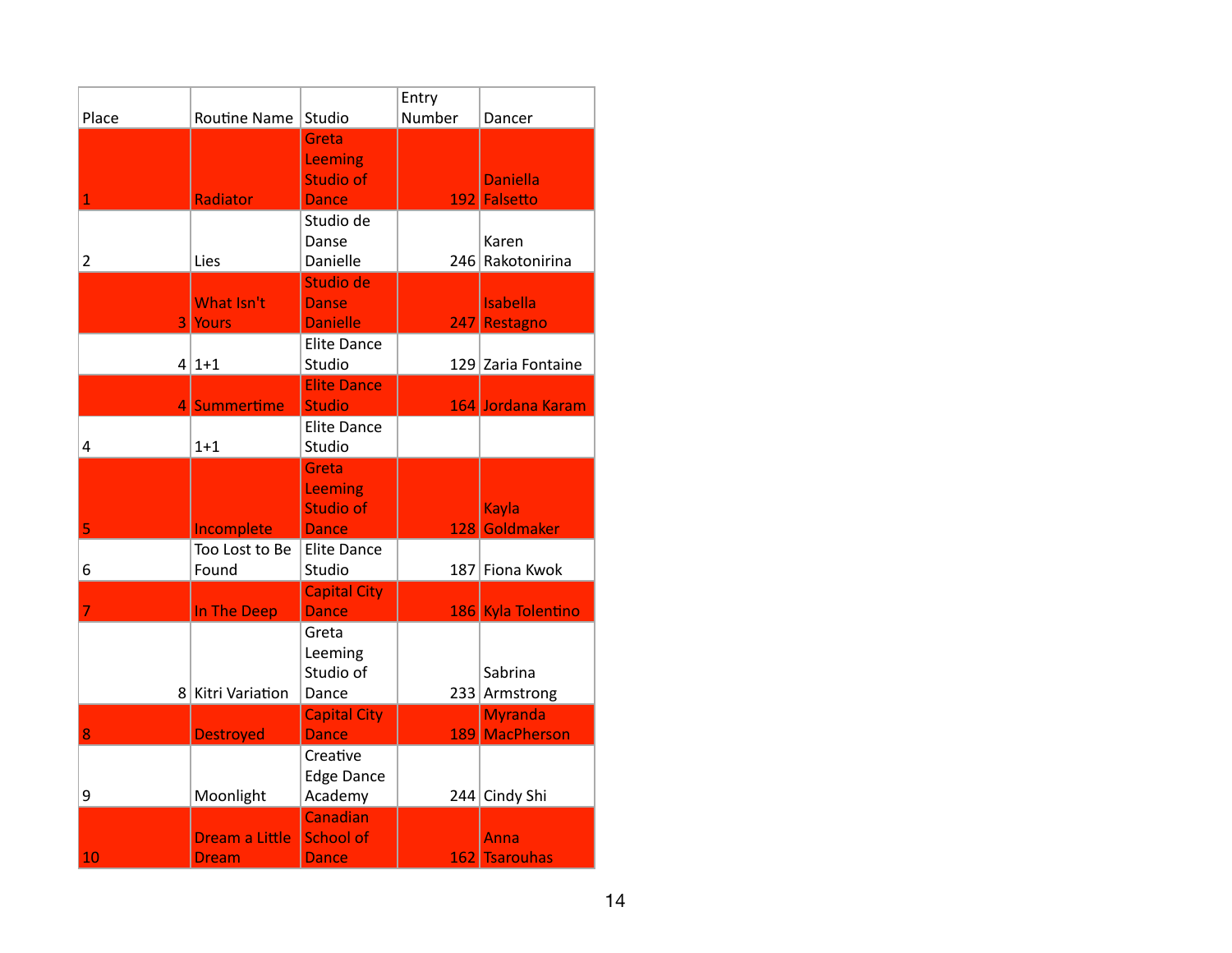|                   |                            | Capital City        |               |                    |
|-------------------|----------------------------|---------------------|---------------|--------------------|
| 10                | <b>Feeling Good</b>        | Dance               |               | 160 Annaka Stork   |
|                   |                            |                     |               |                    |
| <b>High Score</b> |                            |                     |               |                    |
| Solo Age 16       |                            |                     |               |                    |
|                   |                            |                     | <b>Entry</b>  |                    |
| Place             | <b>Routine Name</b>        | <b>Studio</b>       | <b>Number</b> | <b>Dancer</b>      |
|                   |                            | Studio de           |               |                    |
|                   |                            | Danse               |               | Melisande          |
| $\mathbf{1}$      | Duplicity                  | Danielle            |               | 8 Lalonde          |
|                   |                            | Canadian            |               |                    |
|                   |                            | <b>School of</b>    |               |                    |
| $\overline{2}$    | <b>Shout</b>               | <b>Dance</b>        |               | 6 Taya Vidal       |
|                   | I Will Not                 | Capital City        |               |                    |
| 3                 | Erase                      | Dance               |               | 7 Hope Bekkers     |
|                   | What's Left of             | <b>Capital City</b> |               |                    |
| 4                 | Me                         | <b>Dance</b>        |               | 15 Kieran Carlisle |
|                   |                            | Greta               |               |                    |
|                   |                            | Leeming             |               |                    |
|                   |                            | Studio of           |               |                    |
| 5                 | Let Me Hurt                | Dance               |               | 75 Kira Roger      |
|                   | I'm Going                  | <b>Capital City</b> |               |                    |
|                   | <b>6 Away Smiling</b>      | <b>Dance</b>        |               | 11 Alison Carley   |
|                   |                            | Canadian            |               |                    |
|                   | Moving the                 | School of           |               | Samantha           |
|                   | $7$ Line                   | Dance               |               | 41 Keneford        |
|                   |                            |                     |               |                    |
| <b>High Score</b> |                            |                     |               |                    |
| Solo Age 17       |                            |                     |               |                    |
|                   |                            |                     | <b>Entry</b>  |                    |
| Place             | <b>Routine Name Studio</b> |                     | <b>Number</b> | <b>Dancer</b>      |
|                   |                            | Canadian            |               |                    |
|                   | Natural                    | School of           |               |                    |
| $\mathbf 1$       | Woman                      | Dance               |               | 28 Eleni Tsiolas   |
|                   |                            | Greta               |               |                    |
|                   |                            | Leeming             |               |                    |
|                   |                            | <b>Studio of</b>    |               |                    |
| $\overline{2}$    | <b>Sister</b>              | Dance               |               | 70 Sarah Adair     |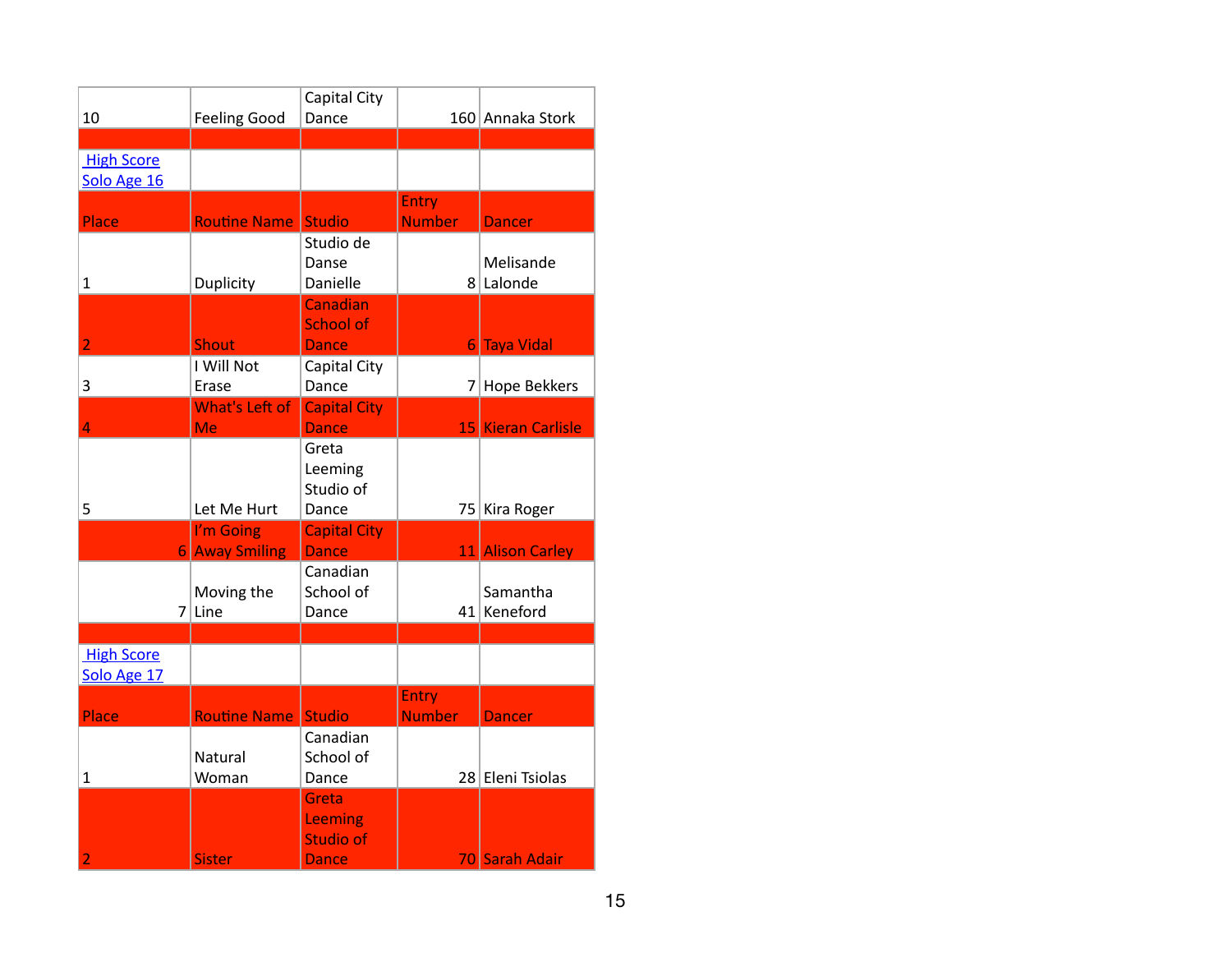|                   |                            | Canadian                            |               |                   |
|-------------------|----------------------------|-------------------------------------|---------------|-------------------|
|                   | Man of La                  | School of                           |               | Bryn True-        |
|                   | 3 Mancha                   | Dance                               |               | 49 McManus        |
|                   |                            | <b>Elite Dance</b><br><b>Studio</b> |               |                   |
|                   | 4 Power of Love            | Greta                               |               | 74 Noella Price   |
|                   |                            | Leeming                             |               |                   |
|                   |                            | Studio of                           |               | Natasha           |
|                   | 5 Parameters               | Dance                               |               | 29 Prystasz       |
|                   |                            | <b>Creative</b>                     |               |                   |
|                   |                            | <b>Edge Dance</b>                   |               | Portia            |
|                   | 6 Spine                    | <b>Academy</b>                      |               | 23 Ferguson       |
|                   |                            | Greta                               |               |                   |
|                   |                            | Leeming<br>Studio of                |               |                   |
|                   | 7 Rock with You            | Dance                               |               | 55 Noah De Mel    |
|                   | I'm Going                  | <b>Elite Dance</b>                  |               |                   |
|                   | 8 Down                     | <b>Studio</b>                       |               | 46 Alia Karam     |
|                   |                            | Canadian                            |               |                   |
|                   | If I Should                | School of                           |               |                   |
|                   | $9$ Lose You               | Dance                               |               | 31 Skye Gill      |
|                   |                            | Canadian                            |               |                   |
|                   | 9 Jealous Guy              | <b>School of</b><br><b>Dance</b>    |               | 56 Nigel Clifford |
|                   |                            |                                     |               |                   |
|                   |                            |                                     |               |                   |
| <b>High Score</b> |                            |                                     |               |                   |
| Solo Age 18       |                            |                                     |               |                   |
|                   |                            |                                     | <b>Entry</b>  |                   |
| Place             | <b>Routine Name Studio</b> |                                     | <b>Number</b> | <b>Dancer</b>     |
|                   |                            | Studio de                           |               |                   |
|                   |                            | Danse                               |               | Justin            |
| $\mathbf{1}$      | <b>Final Curtain</b>       | Danielle<br>Studio de               |               | 98 Verraeult      |
|                   |                            | <b>Danse</b>                        |               | Laurianne         |
| $\overline{2}$    | <b>Melodia</b>             | <b>Danielle</b>                     |               | 62 Adam           |
|                   |                            |                                     |               |                   |
|                   |                            |                                     |               |                   |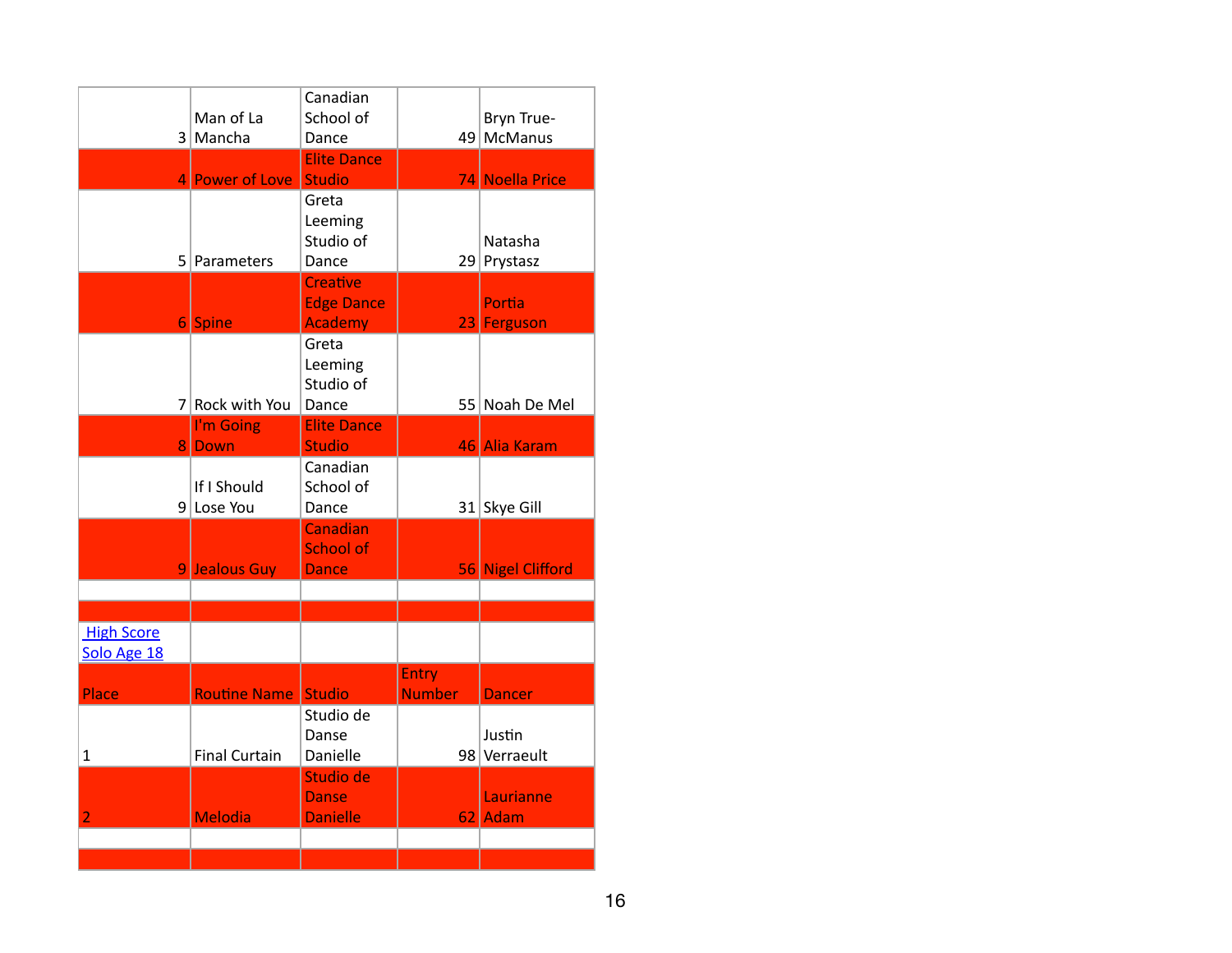| <b>High Score</b><br><b>Adult Solo</b> |                                  |                                      |        |                    |
|----------------------------------------|----------------------------------|--------------------------------------|--------|--------------------|
| <b>Ages 22 &amp;</b><br><b>Over</b>    |                                  |                                      |        |                    |
|                                        |                                  |                                      | Entry  |                    |
| Place                                  | Routine Name                     | Studio                               | Number | Dancer             |
|                                        |                                  | <b>Ballet</b>                        |        |                    |
|                                        | <b>Princess</b><br><b>Aurora</b> | <b>Montreal</b><br><b>Performing</b> |        |                    |
| 1                                      | variation                        | <b>Arts School</b>                   |        | 105 Laurence Povin |
|                                        |                                  |                                      |        |                    |
| America's                              |                                  |                                      |        |                    |
| <b>Young Dancer</b>                    |                                  |                                      |        |                    |
| of the Year<br><b>Ultimate</b>         |                                  |                                      |        |                    |
| Challenge                              |                                  |                                      |        |                    |
| <b>Winner</b>                          |                                  |                                      |        |                    |
|                                        |                                  |                                      | Entry  |                    |
|                                        | <b>Routine Name</b>              | Studio                               | Number | Dancer             |
|                                        |                                  |                                      |        |                    |
|                                        |                                  | Greta                                |        |                    |
|                                        | Don't Rain on                    | Leeming<br><b>Studio of</b>          |        |                    |
|                                        | <b>My Parade</b>                 | <b>Dance</b>                         |        | 407 Camden Im      |
|                                        | Goodbye                          | Canadian                             |        |                    |
|                                        | <b>Yellow Brick</b>              | School of                            |        | Micaela            |
|                                        | Road                             | Dance                                |        | 441 Hiscock        |
|                                        |                                  | Canadian<br><b>School of</b>         |        |                    |
|                                        | <b>Tiny Dancer</b>               | <b>Dance</b>                         |        | 378 Olivia Palermo |
|                                        | Everybody                        |                                      |        |                    |
|                                        | Wants to Be a                    | Capital City                         |        |                    |
|                                        | Cat                              | Dance                                |        | 346 Olivia Buccino |
|                                        | In Love With A<br><b>Monster</b> | <b>Elite Dance</b><br><b>Studio</b>  |        | 341 Camila Markus  |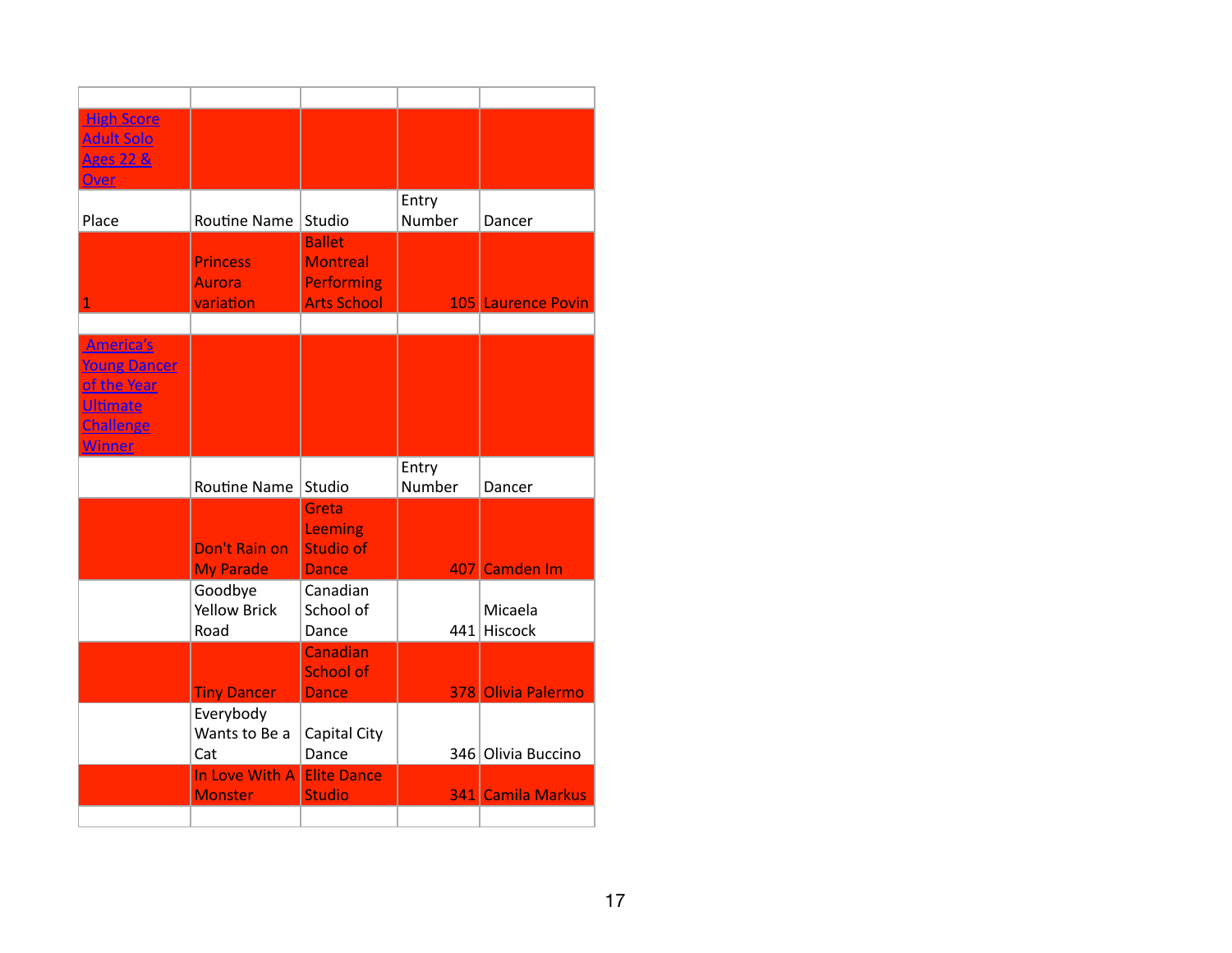| <b>America's</b>                    |                                            |                                     |        |                           |
|-------------------------------------|--------------------------------------------|-------------------------------------|--------|---------------------------|
| <b>Junior Dancer</b><br>of the Year |                                            |                                     |        |                           |
| <b>Ultimate</b>                     |                                            |                                     |        |                           |
| <b>Challenge</b>                    |                                            |                                     |        |                           |
| <b>Winner</b>                       |                                            |                                     | Entry  |                           |
|                                     | <b>Routine Name</b>                        | Studio                              | Number | Dancer                    |
|                                     |                                            | <b>Capital City</b>                 |        |                           |
|                                     | In My Blood                                | <b>Dance</b>                        |        | 503 Olivia DiSalvo        |
|                                     |                                            | Canadian<br>School of               |        | Amanda                    |
|                                     | Too Late                                   | Dance                               |        | 493 Tsarouhas             |
|                                     |                                            | Studio de                           |        |                           |
|                                     |                                            | Danse                               |        |                           |
|                                     | <b>Hallelujah</b>                          | <b>Danielle</b>                     |        | 517 Victoria Shen         |
|                                     |                                            | Canadian                            |        | Paulina                   |
|                                     | <b>Killing Me</b>                          | School of<br>Dance                  |        | Marulanda-<br>500 Cabrero |
|                                     | <b>Flowers in</b>                          | <b>Capital City</b>                 |        | <b>Charlotte</b>          |
|                                     | May                                        | <b>Dance</b>                        |        | 477 Nearing               |
|                                     |                                            | Greta                               |        |                           |
|                                     |                                            | Leeming                             |        |                           |
|                                     | Goody Goody                                | Studio of<br>Dance                  | 468    | Giuseppina<br>Giorgio     |
|                                     |                                            | Studio de                           |        |                           |
|                                     |                                            | Danse                               |        |                           |
|                                     | <b>Blackbird</b>                           | <b>Danielle</b>                     |        | 459 Savanna Roy           |
|                                     |                                            | Studio de                           |        |                           |
|                                     | Bye Bye                                    | Danse                               |        | Serena                    |
|                                     | Blackbird                                  | Danielle                            |        | 383 Lachapelle            |
|                                     | <b>Theme From a</b><br><b>Summer Place</b> | <b>Capital City</b><br><b>Dance</b> |        | 509 Tilly Pilarski        |
|                                     | No Day But                                 | Capital City                        |        | Elessa                    |
|                                     | Today                                      | Dance                               |        | 501 Thompson              |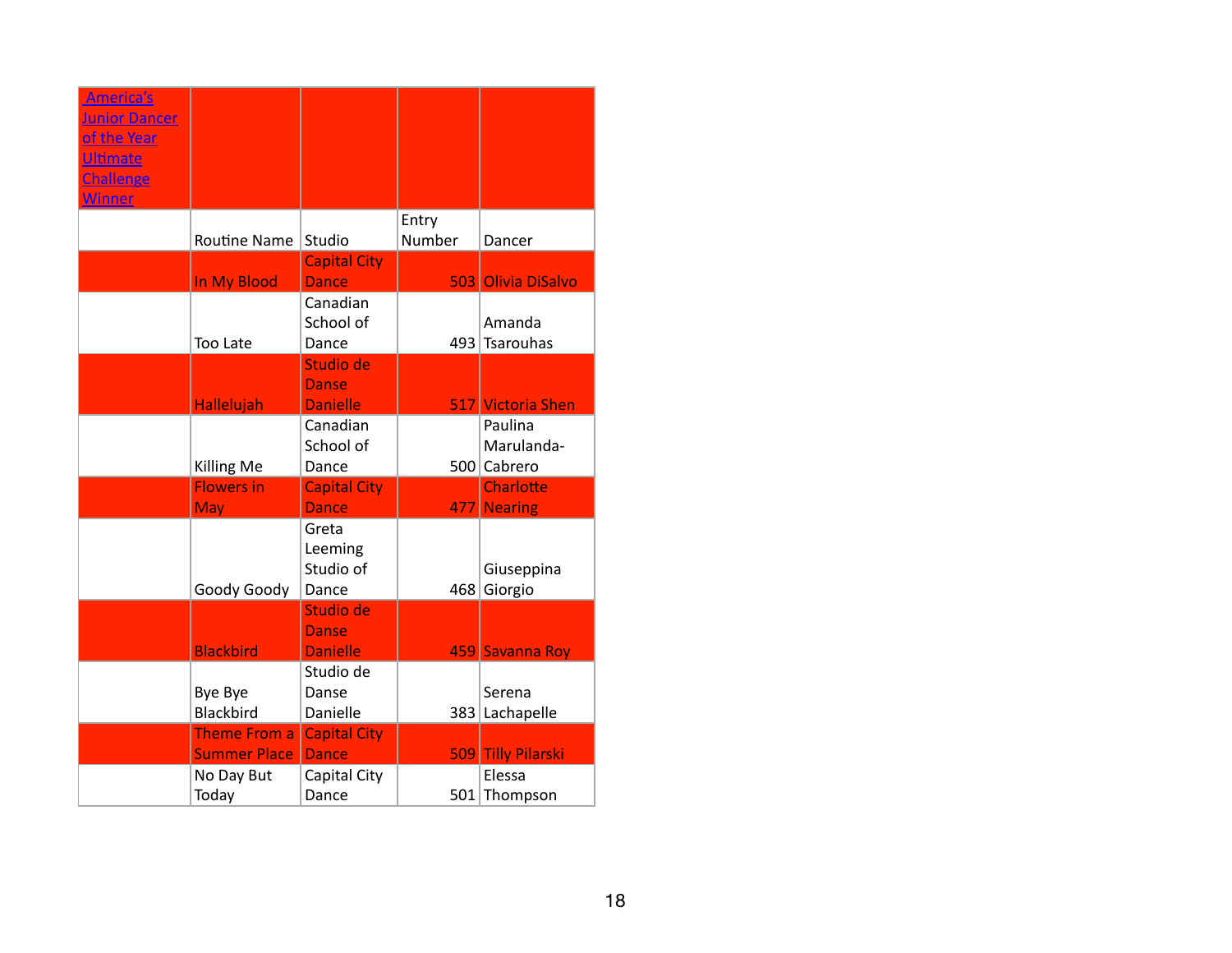|                                                                                                 |                                   | Greta<br>Leeming                       |                               |                               |
|-------------------------------------------------------------------------------------------------|-----------------------------------|----------------------------------------|-------------------------------|-------------------------------|
|                                                                                                 | Life of the<br>Party              | Studio of<br><b>Dance</b>              |                               | <b>Mikayla</b><br>360 Stewart |
|                                                                                                 | Man of La<br>Mancha               | Greta<br>Leeming<br>Studio of<br>Dance |                               | Gabriella<br>386 Goldmaker    |
|                                                                                                 | Don't Rain on<br><b>My Parade</b> | Canadian<br>School of<br><b>Dance</b>  |                               | 370 Ashley Hash               |
|                                                                                                 | Rapture                           | <b>Elite Dance</b><br>Studio           |                               | 491 Clara Di Paolo            |
|                                                                                                 | <b>Raise The Roof Studio</b>      | <b>Elite Dance</b>                     |                               | <b>Koyuki</b><br>395 Montcalm |
|                                                                                                 | <b>Big Noise</b>                  | <b>Elite Dance</b><br>Studio           |                               | 351 Kiara Zaki                |
| America's<br><b>Junior Male</b><br>Dancer of the<br>Year Regional<br><b>Winner</b>              |                                   |                                        |                               |                               |
|                                                                                                 | <b>Routine Name</b>               | <b>Studio</b>                          | <b>Entry</b><br><b>Number</b> | <b>Dancer</b>                 |
|                                                                                                 | Covered in<br>Chaos               | <b>Elite Dance</b><br>Studio           |                               | 476 Cole Blyth                |
| America's<br><b>Teen Dancer</b><br>of the Year<br><b>Ultimate</b><br>Challenge<br><b>Winner</b> |                                   |                                        | <b>Entry</b>                  |                               |
|                                                                                                 | <b>Routine Name Studio</b>        |                                        | <b>Number</b>                 | <b>Dancer</b>                 |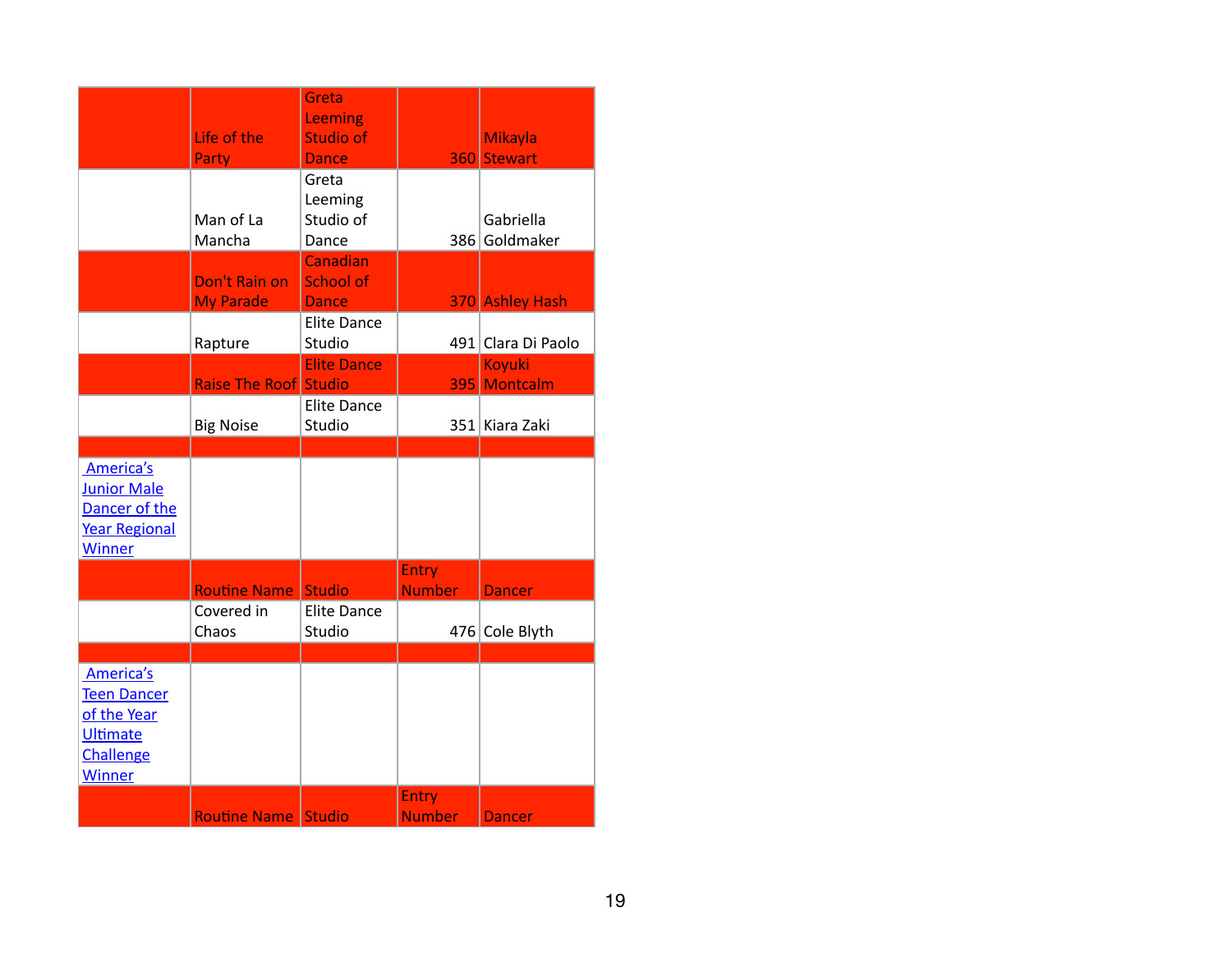| Wicked<br>Games           | <b>Ballet</b><br>Montreal<br>Performing<br>Arts School |     | 271 Lauren Alleyne                |
|---------------------------|--------------------------------------------------------|-----|-----------------------------------|
| Radiator                  | Greta<br>Leeming<br><b>Studio of</b><br><b>Dance</b>   |     | <b>Daniella</b><br>192 Falsetto   |
| Vanishing Act             | Leeming<br>Danceworks                                  |     | 276 Musa Fofana                   |
| My<br><b>Heartstrings</b> | <b>Elite Dance</b><br><b>Studio</b>                    |     | 272 Ella Zhao                     |
| Lies                      | Studio de<br>Danse<br>Danielle                         |     | Karen<br>246 Rakotonirina         |
| <b>Monster</b>            | <b>Capital City</b><br><b>Dance</b>                    |     | <b>Addison</b><br>256 Yamasaki    |
| Unraveling                | <b>Elite Dance</b><br>Studio                           |     | 188 Jordana Karam                 |
| $1 + 1$                   | <b>Elite Dance</b><br><b>Studio</b>                    |     | 129 Zaria Fontaine                |
| What Isn't<br>Yours       | Studio de<br>Danse<br>Danielle                         | 247 | Isabella<br>Restagno              |
| <b>My Shelter</b>         | Greta<br>Leeming<br><b>Studio of</b><br><b>Dance</b>   |     | <b>Giuliana</b><br>270 Pecora     |
| Incomplete                | Greta<br>Leeming<br>Studio of<br>Dance                 | 128 | Kayla<br>Goldmaker                |
| <b>Fly Away</b>           | Greta<br>Leeming<br><b>Studio of</b><br><b>Dance</b>   |     | <b>Genevieve</b><br>221 Francoeur |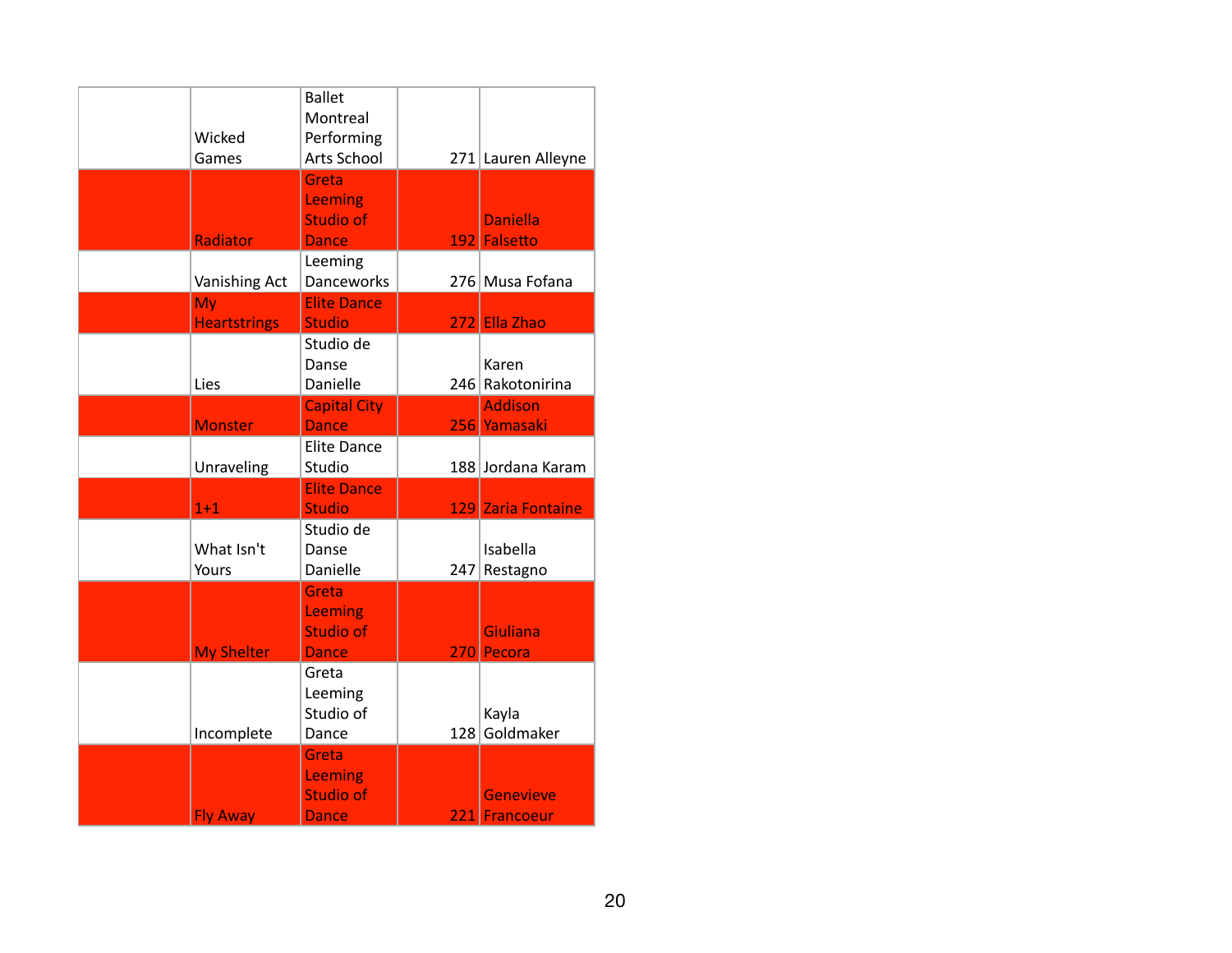|                                                                                                   | Not My<br>Responsibility   | Canadian<br>School of<br>Dance                       |                               | 261 Mackenzie Hao               |
|---------------------------------------------------------------------------------------------------|----------------------------|------------------------------------------------------|-------------------------------|---------------------------------|
|                                                                                                   | My Kind of<br><b>Town</b>  | Greta<br>Leeming<br><b>Studio of</b><br><b>Dance</b> |                               | 183 Xander Dolcine              |
|                                                                                                   | Off My Face                | Canadian<br>School of<br>Dance                       |                               | 182 Noah Vidal                  |
|                                                                                                   | <b>Midnight</b>            | <b>Capital City</b><br><b>Dance</b>                  |                               | 138 Petra Kuiack                |
|                                                                                                   | Water Me                   | <b>Elite Dance</b><br>Studio<br><b>Elite Dance</b>   | 267                           | Hailee<br>Mcgillivray           |
|                                                                                                   | <b>Insecure</b>            | <b>Studio</b>                                        |                               | 259 Chloe Lafleur               |
|                                                                                                   | Moonlight<br>Sonata        | <b>Elite Dance</b><br>Studio                         |                               | 170 Ella Chu                    |
| America's<br><b>Senior Dancer</b><br>of the Year<br><b>Ultimate</b><br>Challenge<br><b>Winner</b> |                            |                                                      |                               |                                 |
|                                                                                                   | <b>Routine Name</b>        | <b>Studio</b>                                        | <b>Entry</b><br><b>Number</b> | <b>Dancer</b>                   |
|                                                                                                   | <b>Final Curtain</b>       | Studio de<br>Danse<br>Danielle                       |                               | Justin<br>98 Verreault          |
|                                                                                                   | Man of La<br><b>Mancha</b> | Canadian<br><b>School of</b><br><b>Dance</b>         |                               | <b>Bryn True-</b><br>49 McManus |
|                                                                                                   | Natural<br>Woman           | Canadian<br>School of<br>Dance                       |                               | 28 Eleni Tsiolas                |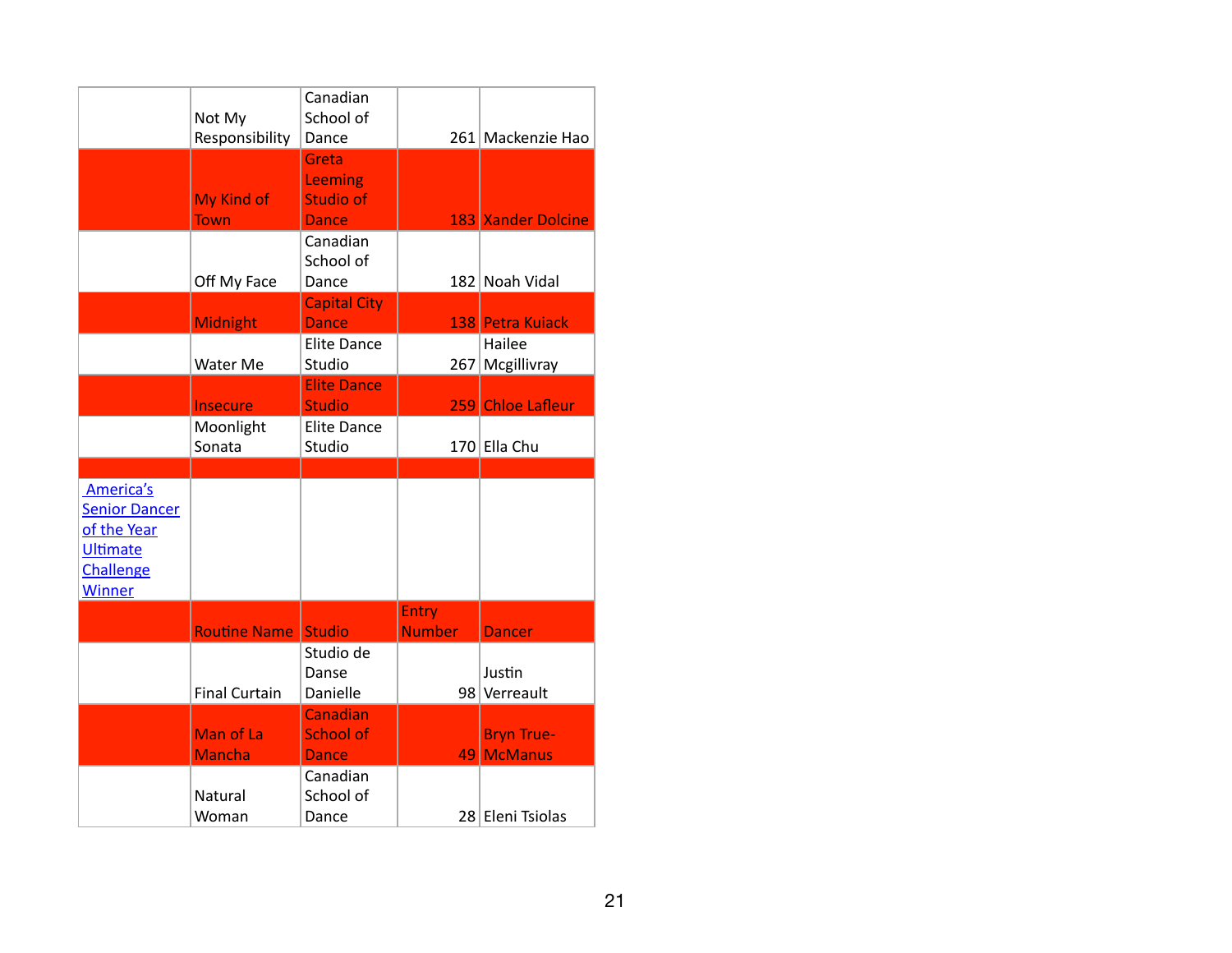|                                | Greta<br>Leeming<br><b>Studio of</b>         |                                 |
|--------------------------------|----------------------------------------------|---------------------------------|
| <b>Sister</b>                  | <b>Dance</b>                                 | 70 Sarah Adair                  |
| Duplicity                      | Studio de<br>Danse<br>Danielle               | Melisande<br>8 Lalonde          |
| <b>Power of Love</b>           | <b>Elite Dance</b><br>Studio                 | 74 Noella Price                 |
| Spine                          | Creative<br><b>Edge Dance</b><br>Academy     | Portia<br>23 Ferguson           |
| My<br><b>Performance</b>       | <b>Elite Dance</b><br><b>Studio</b>          |                                 |
| Rock with You                  | Greta<br>Leeming<br>Studio of<br>Dance       | 18 Alia Karam<br>55 Noah De Mel |
| <b>Jealous Guy</b>             | Canadian<br><b>School of</b><br><b>Dance</b> | 56 Nigel Clifford               |
| Shout                          | Canadian<br>School of<br>Dance               | 6 Taya Vidal                    |
| If I Should<br><b>Lose You</b> | Canadian<br><b>School of</b><br><b>Dance</b> | 31 Skye Gill                    |
| Parameters                     | Greta<br>Leeming<br>Studio of<br>Dance       | Natasha<br>29 Prystasz          |
| I Will Not<br><b>Erase</b>     | <b>Capital City</b><br><b>Dance</b>          | 7 Hope Bekkers                  |
| What's Left of<br>Me           | Capital City<br>Dance                        | 15 Kieran Carlisle              |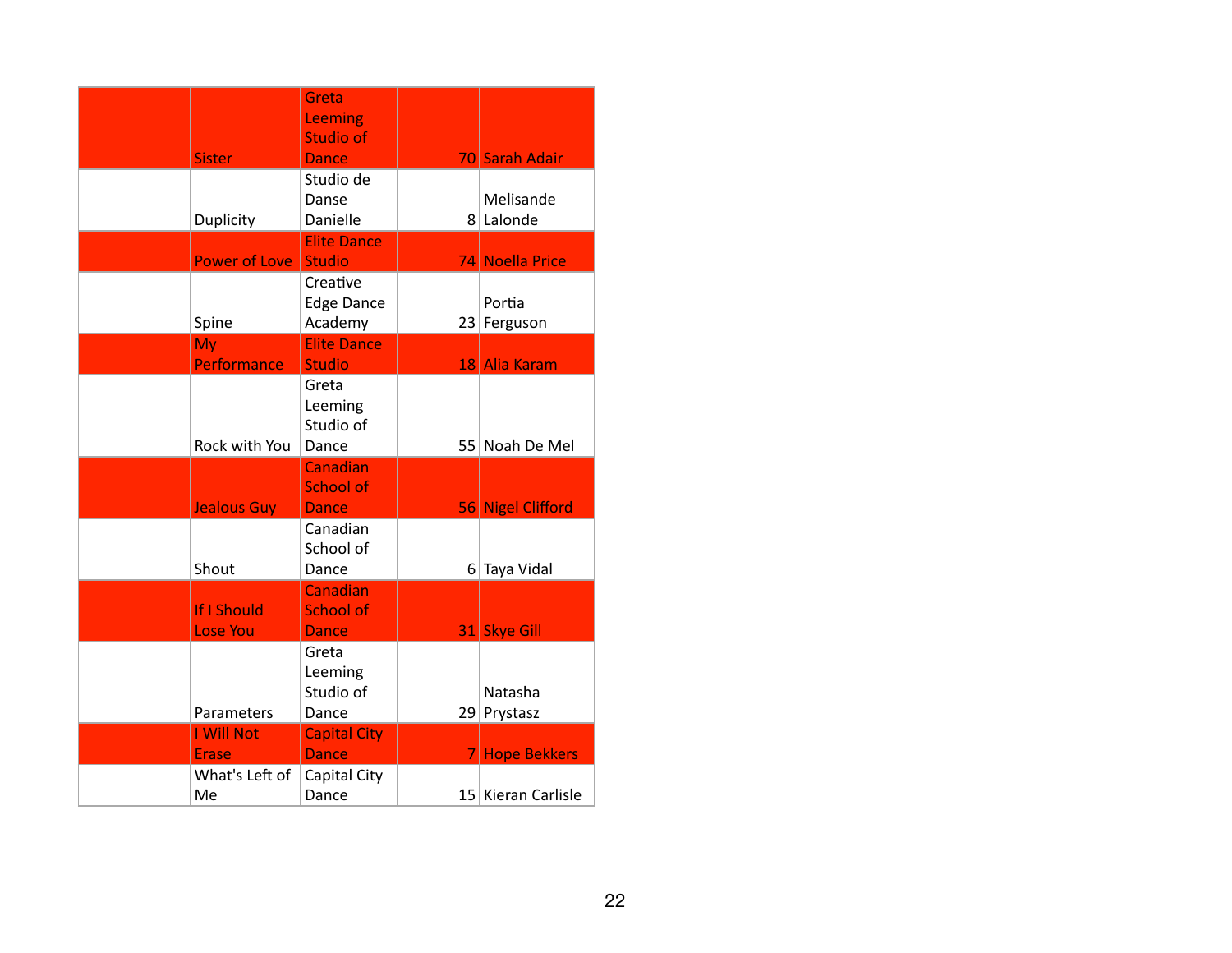|                                                  |                                                                | Greta<br>Leeming<br><b>Studio of</b>         |                        |               |
|--------------------------------------------------|----------------------------------------------------------------|----------------------------------------------|------------------------|---------------|
|                                                  | Let Me Hurt                                                    | <b>Dance</b>                                 |                        | 75 Kira Roger |
| <b>High Score</b>                                |                                                                |                                              |                        |               |
| Age 6 & Under                                    |                                                                |                                              |                        |               |
| Place                                            | <b>Routine Name</b>                                            | Studio                                       | Entry<br>Number        |               |
| $\overline{1}$                                   | Zoom Zoom<br>Zoom, We're<br><b>Going To The</b><br><b>Moon</b> | Canadian<br><b>School of</b><br><b>Dance</b> | 575                    |               |
|                                                  |                                                                |                                              |                        |               |
|                                                  |                                                                |                                              |                        |               |
| <b>High Score</b><br>Young Duo/<br><b>Trio</b>   |                                                                |                                              |                        |               |
| Place                                            | <b>Routine Name Studio</b>                                     |                                              | Entry<br><b>Number</b> |               |
| $\mathbf 1$                                      | Two Of A Kind                                                  | Canadian<br>School of<br>Dance               | 400                    |               |
|                                                  |                                                                |                                              |                        |               |
| <b>High Score</b><br><b>Young Small</b><br>Group |                                                                |                                              |                        |               |
| Place                                            | Routine Name                                                   | Studio                                       | Entry<br>Number        |               |
| 1                                                | <b>Being Green</b>                                             | Canadian<br><b>School of</b><br><b>Dance</b> | 566                    |               |
|                                                  |                                                                |                                              |                        |               |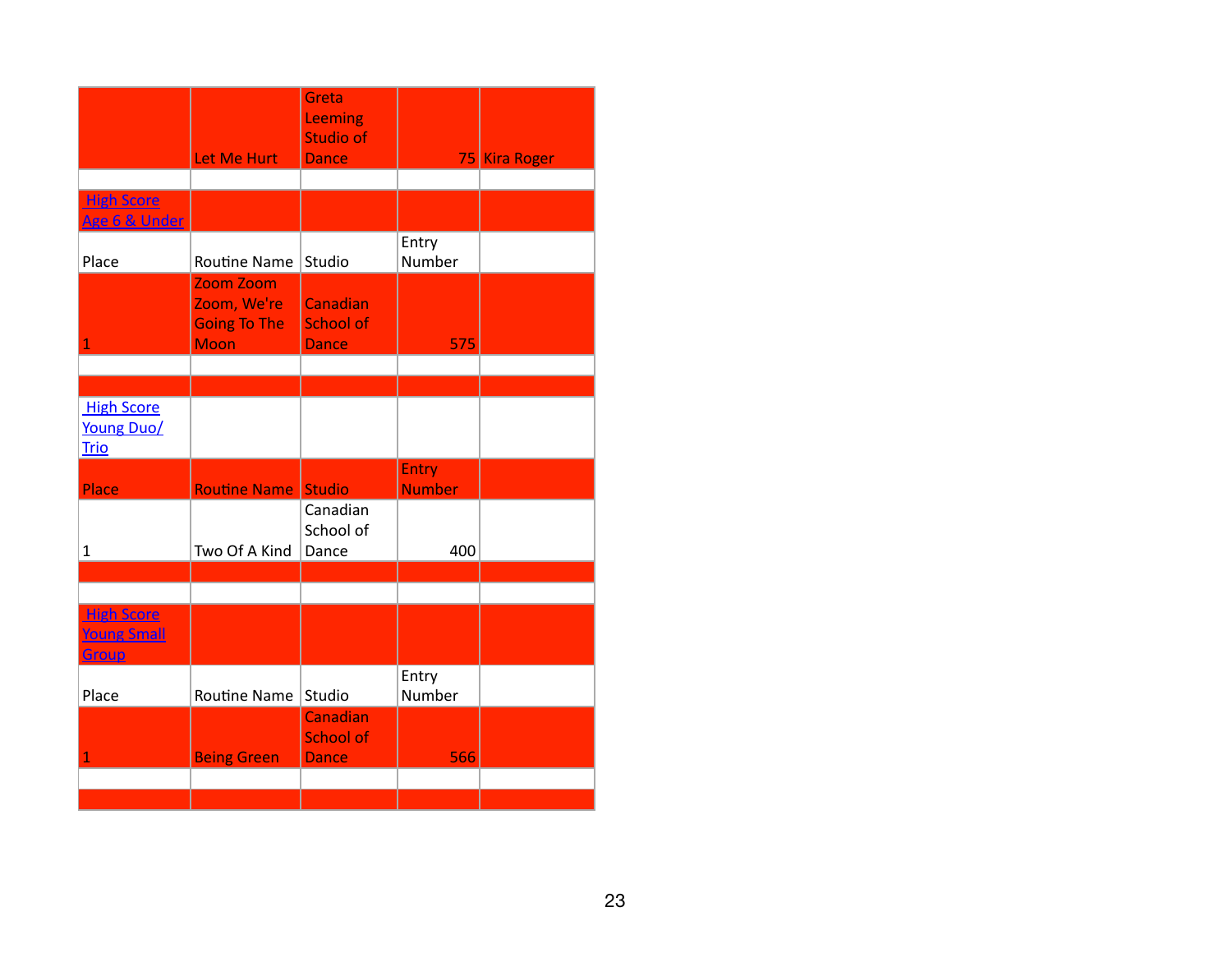| <b>High Score</b>  |                      |                     |               |  |
|--------------------|----------------------|---------------------|---------------|--|
| <b>Young Large</b> |                      |                     |               |  |
|                    |                      |                     |               |  |
| Group              |                      |                     |               |  |
|                    |                      |                     | <b>Entry</b>  |  |
| Place              | <b>Routine Name</b>  | <b>Studio</b>       | <b>Number</b> |  |
|                    |                      | Greta               |               |  |
|                    |                      |                     |               |  |
|                    |                      | Leeming             |               |  |
|                    |                      | Studio of           |               |  |
| $\mathbf{1}$       | <b>Trolley Song</b>  | Dance               | 556           |  |
|                    |                      |                     |               |  |
|                    |                      |                     |               |  |
|                    |                      |                     |               |  |
|                    |                      |                     |               |  |
| <b>High Score</b>  |                      |                     |               |  |
| Junior Duo/        |                      |                     |               |  |
| <b>Trio</b>        |                      |                     |               |  |
|                    |                      |                     | <b>Entry</b>  |  |
| Place              | <b>Routine Name</b>  | <b>Studio</b>       | <b>Number</b> |  |
|                    |                      |                     |               |  |
|                    | Me And My            | <b>Elite Dance</b>  |               |  |
| 1                  | Shadow               | Studio              | 529           |  |
|                    |                      | Greta               |               |  |
|                    |                      | Leeming             |               |  |
|                    | Me and My            | <b>Studio of</b>    |               |  |
| $\overline{2}$     | <b>Shadow</b>        |                     | 533           |  |
|                    |                      | <b>Dance</b>        |               |  |
|                    |                      | Capital City        |               |  |
| 3                  | Klavierwerke         | Dance               | 546           |  |
|                    |                      | Canadian            |               |  |
|                    | <b>New York New</b>  | <b>School of</b>    |               |  |
| 4                  | <b>York</b>          | <b>Dance</b>        | 538           |  |
|                    |                      |                     |               |  |
|                    |                      | Canadian            |               |  |
|                    |                      | School of           |               |  |
| 4                  | Tightrope            | Dance               | 547           |  |
|                    |                      | <b>Capital City</b> |               |  |
| 5                  | <b>Single Ladies</b> | <b>Dance</b>        | 530           |  |
|                    |                      | <b>Elite Dance</b>  |               |  |
|                    |                      |                     |               |  |
| 6                  | Dream Girls          | Studio              | 536           |  |
|                    |                      | <b>Capital City</b> |               |  |
| $\overline{7}$     | <b>Steam Heat</b>    | <b>Dance</b>        | 570           |  |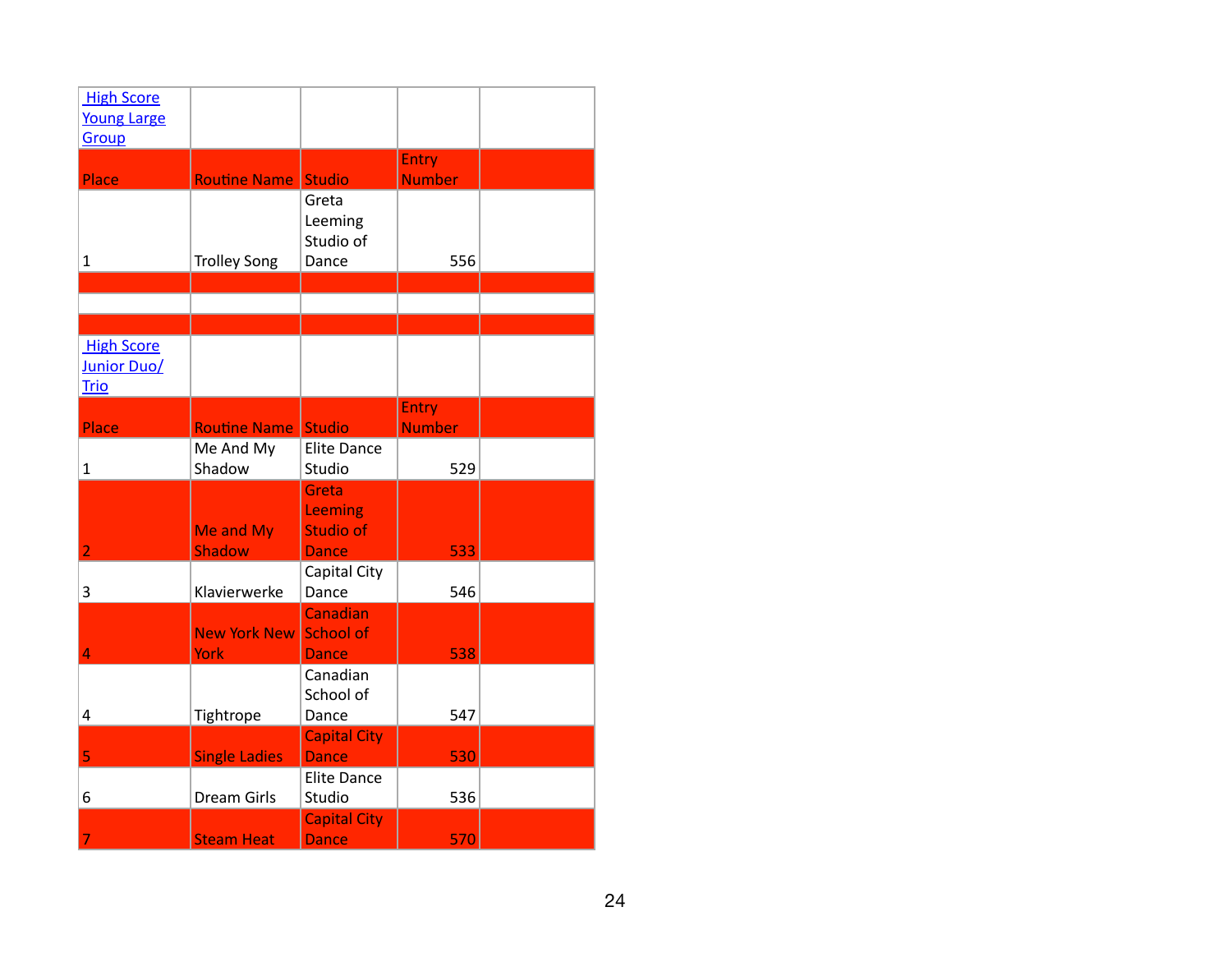|                     |                         | Capital City                        |               |  |
|---------------------|-------------------------|-------------------------------------|---------------|--|
| 8                   | Ragtime Waltz           | Dance                               | 525           |  |
|                     | <b>Stuck in the</b>     | Studio de                           |               |  |
|                     | <b>Middle With</b>      | <b>Danse</b>                        |               |  |
| 9                   | You                     | <b>Danielle</b>                     | 527           |  |
|                     |                         | Capital City                        |               |  |
| 10                  | Fun                     | Dance                               | 531           |  |
|                     |                         |                                     |               |  |
| <b>High Score</b>   |                         |                                     |               |  |
| <b>Junior Small</b> |                         |                                     |               |  |
| Group               |                         |                                     |               |  |
|                     |                         |                                     | <b>Entry</b>  |  |
| Place               | <b>Routine Name</b>     | <b>Studio</b>                       | <b>Number</b> |  |
|                     |                         | Greta                               |               |  |
|                     |                         | Leeming                             |               |  |
|                     | That's A                | Studio of                           |               |  |
| 1                   | Plenty                  | Dance                               | 548           |  |
| $\overline{2}$      | <b>Cloudburst</b>       | <b>Capital City</b><br><b>Dance</b> | 551           |  |
|                     |                         | Canadian                            |               |  |
|                     | <b>After The</b>        | School of                           |               |  |
|                     | 3 Storm                 | Dance                               | 568           |  |
|                     | <b>Another One</b>      | <b>Capital City</b>                 |               |  |
|                     | <b>3 Bites the Dust</b> | <b>Dance</b>                        | 610           |  |
|                     |                         | Studio de                           |               |  |
|                     | Into Open               | Danse                               |               |  |
| $\overline{4}$      | Arms                    | Danielle                            | 571           |  |
|                     | 5 Trouble               | <b>Capital City</b><br><b>Dance</b> | 569           |  |
|                     |                         | Greta                               |               |  |
|                     |                         | Leeming                             |               |  |
|                     | <b>Beethovens</b>       | Studio of                           |               |  |
|                     | 6 Secret                | Dance                               | 598           |  |
|                     |                         | <b>Capital City</b>                 |               |  |
|                     | 6 Blackbird             | <b>Dance</b>                        | 609           |  |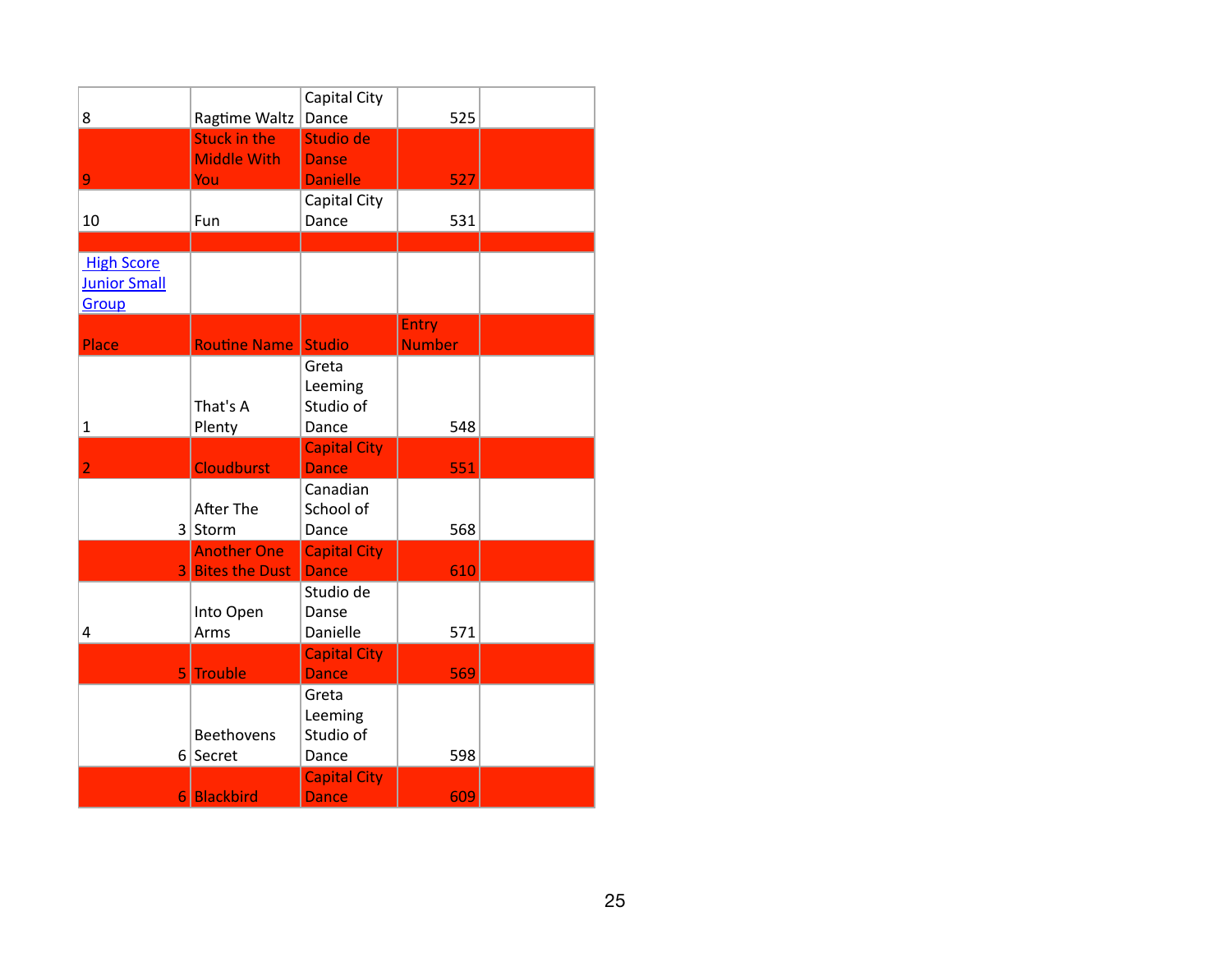| 7 <sup>1</sup>                                    | Where Have<br>You Been | <b>Ballet</b><br>Montreal<br>Performing<br>Arts School | 607                           |  |
|---------------------------------------------------|------------------------|--------------------------------------------------------|-------------------------------|--|
|                                                   |                        |                                                        |                               |  |
| <b>High Score</b><br><b>Junior Large</b><br>Group |                        |                                                        |                               |  |
| Place                                             | <b>Routine Name</b>    | <b>Studio</b>                                          | <b>Entry</b><br><b>Number</b> |  |
| $\mathbf{1}$                                      | Friend Like Me Dance   | Greta<br>Leeming<br>Studio of                          | 612                           |  |
| $\overline{2}$                                    | <b>River Deep</b>      | Greta<br>Leeming<br><b>Studio of</b><br><b>Dance</b>   | 578                           |  |
| $\overline{2}$                                    | I Like It Like<br>That | Capital City<br>Dance                                  | 579                           |  |
| 3                                                 | <b>The Squad</b>       | <b>Capital City</b><br><b>Dance</b>                    | 599                           |  |
|                                                   |                        |                                                        |                               |  |
| <b>High Score</b><br><b>Junior Class</b>          |                        |                                                        |                               |  |
| Place                                             | <b>Routine Name</b>    | <b>Studio</b>                                          | Entry<br><b>Number</b>        |  |
| $\mathbf{1}$                                      | Nicest Kids in<br>Town | Greta<br>Leeming<br>Studio of<br>Dance                 | 613                           |  |
|                                                   |                        |                                                        |                               |  |
|                                                   |                        |                                                        |                               |  |
|                                                   |                        |                                                        |                               |  |
| <b>High Score</b><br><b>Teen Duo/Trio</b>         |                        |                                                        |                               |  |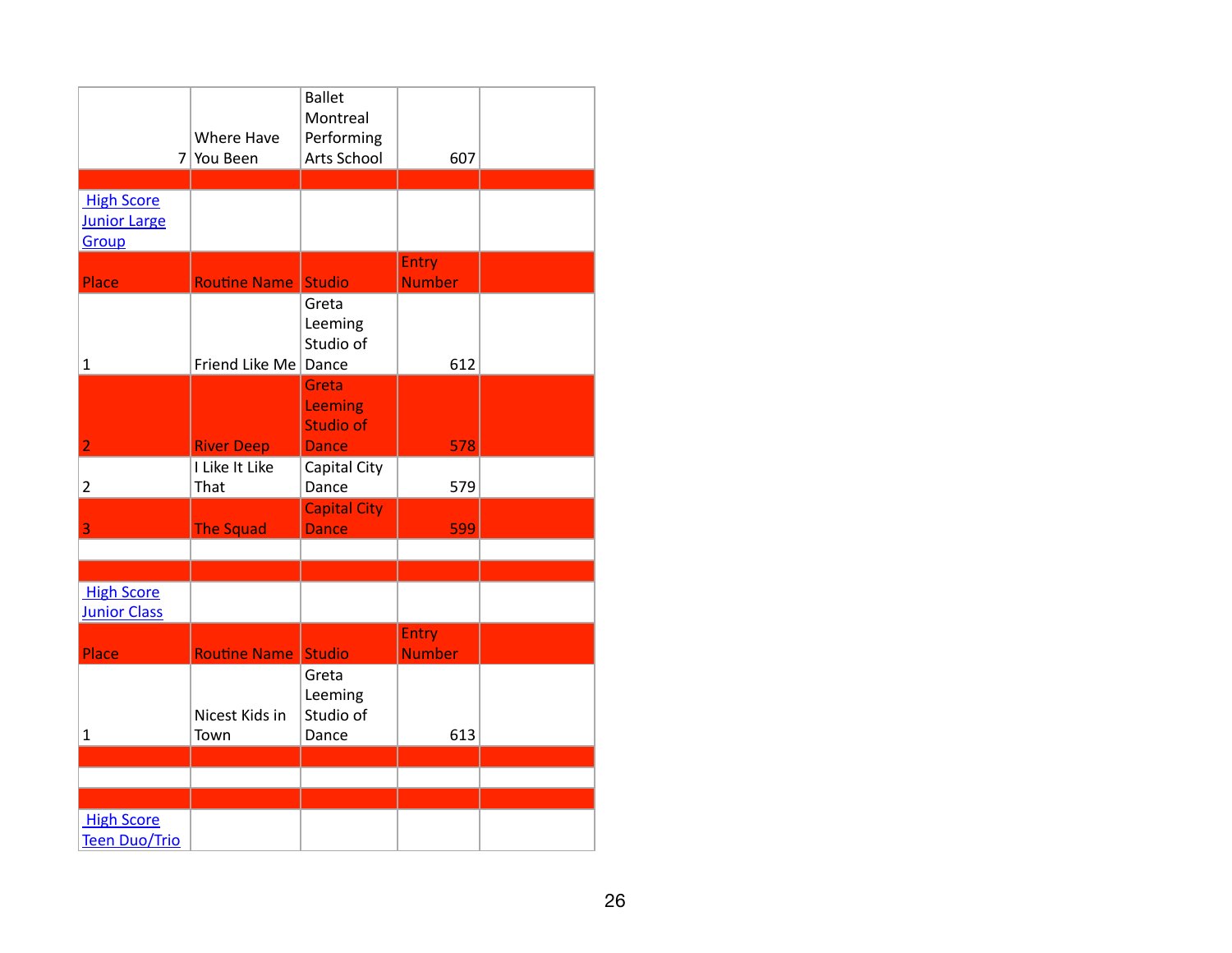|                   |                       |                           | Entry         |  |
|-------------------|-----------------------|---------------------------|---------------|--|
| Place             | <b>Routine Name</b>   | <b>Studio</b>             | <b>Number</b> |  |
|                   |                       | Capital City              |               |  |
| $\mathbf{1}$      | Let's Be Bad          | Dance                     | 226           |  |
| $\overline{2}$    |                       | <b>Capital City</b>       |               |  |
|                   | 5 AM                  | <b>Dance</b><br>Studio de | 295           |  |
|                   |                       | Danse                     |               |  |
| 3                 | Reprieve              | Danielle                  | 297           |  |
|                   |                       | <b>Capital City</b>       |               |  |
| 4                 | Let You Go            | <b>Dance</b>              | 296           |  |
|                   | <b>Black Black</b>    | Capital City              |               |  |
| 5                 | Widow                 | Dance                     | 225           |  |
|                   |                       | Canadian                  |               |  |
|                   |                       | School of                 |               |  |
| 6                 | <b>Falling Slowly</b> | <b>Dance</b>              | 143           |  |
|                   |                       | Greta<br>Leeming          |               |  |
|                   |                       | Studio of                 |               |  |
| 7                 | <b>Winter Song</b>    | Dance                     | 299           |  |
|                   |                       |                           |               |  |
|                   |                       |                           |               |  |
| <b>High Score</b> |                       |                           |               |  |
| <b>Teen Small</b> |                       |                           |               |  |
| Group             |                       |                           |               |  |
|                   |                       |                           | Entry         |  |
| Place             | Routine Name          | Studio                    | Number        |  |
|                   | <b>Rich Man's</b>     | <b>Elite Dance</b>        |               |  |
| $\mathbf{1}$      | <b>Frug</b>           | <b>Studio</b>             | 660           |  |
|                   |                       | Studio de<br>Danse        |               |  |
| 2                 | Fix You               | Danielle                  | 623           |  |
|                   | <b>Wolves In</b>      |                           |               |  |
|                   | Sheep's               | <b>Elite Dance</b>        |               |  |
| 3                 | <b>Clothing</b>       | <b>Studio</b>             | 671           |  |
|                   |                       | <b>Elite Dance</b>        |               |  |
| 4                 | Amen                  | Studio                    | 647           |  |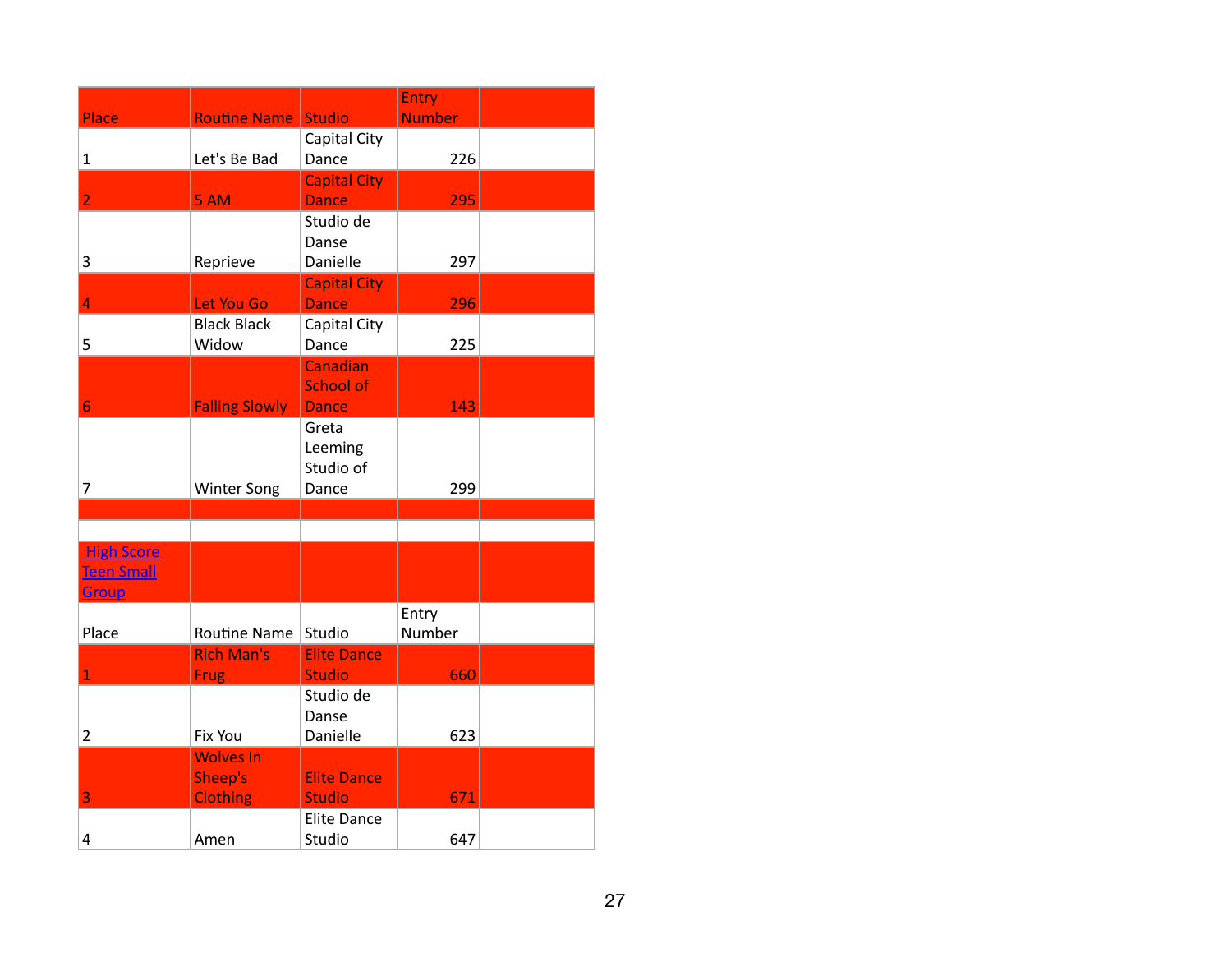|                    |                     | Studio de           |               |  |
|--------------------|---------------------|---------------------|---------------|--|
|                    |                     | <b>Danse</b>        |               |  |
|                    | 5 Too Bright        | <b>Danielle</b>     | 676           |  |
|                    |                     | Capital City        |               |  |
| 6                  | Dangerous           | Dance               | 661           |  |
|                    |                     | <b>Creative</b>     |               |  |
|                    |                     | <b>Edge Dance</b>   |               |  |
| 7                  | <b>Trauma</b>       | <b>Academy</b>      | 634           |  |
|                    |                     |                     |               |  |
|                    |                     |                     |               |  |
| <b>High Score</b>  |                     |                     |               |  |
| <b>Teen Large</b>  |                     |                     |               |  |
| Group              |                     |                     |               |  |
|                    |                     |                     | Entry         |  |
| Place              | <b>Routine Name</b> | Studio              | <b>Number</b> |  |
|                    | A Long, Lonely      | Capital City        |               |  |
| $\mathbf{1}$       | Time                | Dance               | 636           |  |
|                    |                     | Greta               |               |  |
|                    |                     | Leeming             |               |  |
|                    |                     | <b>Studio of</b>    |               |  |
| $\overline{2}$     | For My Help         | <b>Dance</b>        | 629           |  |
|                    |                     | Capital City        |               |  |
| 3                  | Creep               | Dance               | 627           |  |
|                    |                     | <b>Capital City</b> |               |  |
| $\overline{4}$     | Water               | <b>Dance</b>        | 620           |  |
|                    |                     | Greta               |               |  |
|                    |                     | Leeming             |               |  |
|                    | Faster,             | Studio of           |               |  |
| 5                  | Stronger            | Dance               | 619           |  |
|                    |                     | Canadian            |               |  |
|                    |                     | <b>School of</b>    |               |  |
| 6                  | The Mask            | <b>Dance</b>        | 631           |  |
|                    |                     |                     |               |  |
|                    |                     |                     |               |  |
| <b>High Score</b>  |                     |                     |               |  |
| <b>Teen Class-</b> |                     |                     |               |  |
| Production         |                     |                     |               |  |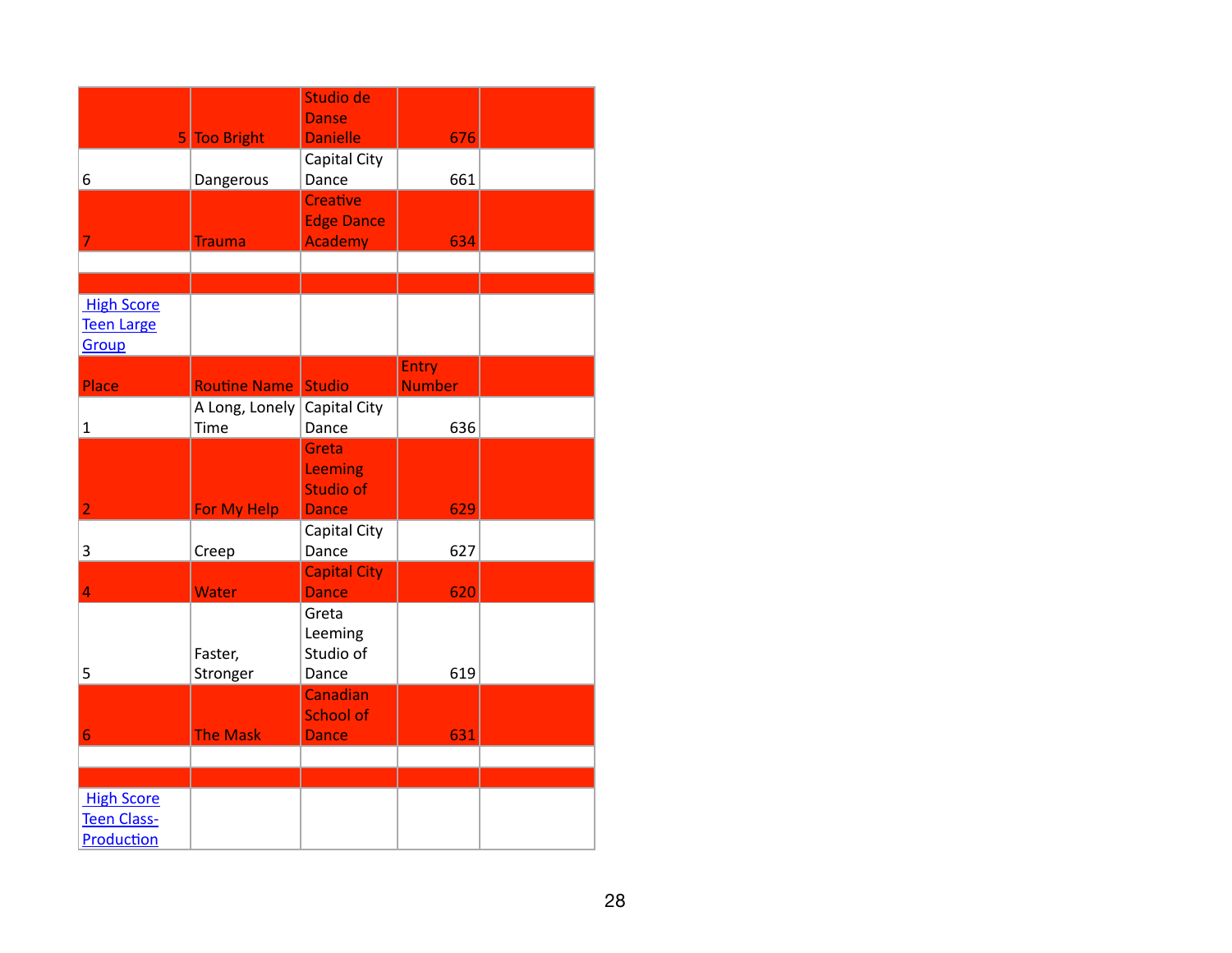|                    |                      |                           | Entry           |  |
|--------------------|----------------------|---------------------------|-----------------|--|
| Place              | Routine Name Studio  |                           | <b>Number</b>   |  |
|                    |                      | Greta                     |                 |  |
|                    |                      | Leeming                   |                 |  |
|                    | <b>Hot Shoe</b>      | Studio of                 |                 |  |
| $\mathbf{1}$       | Shuffle              | Dance                     | 567             |  |
|                    |                      | Canadian                  |                 |  |
| $\overline{1}$     | <b>Drift Away</b>    | School of<br><b>Dance</b> | 624             |  |
|                    |                      | Greta                     |                 |  |
|                    |                      | Leeming                   |                 |  |
|                    |                      | Studio of                 |                 |  |
| $\overline{2}$     | Le Jazz Hot          | Dance                     | 683             |  |
|                    | Rhythm               | <b>Capital City</b>       |                 |  |
| 3                  | <b>Nation</b>        | <b>Dance</b>              | 625             |  |
|                    |                      |                           |                 |  |
|                    |                      |                           |                 |  |
|                    |                      |                           |                 |  |
| <b>High Score</b>  |                      |                           |                 |  |
| <b>Senior Duo/</b> |                      |                           |                 |  |
| <b>Trio</b>        |                      |                           |                 |  |
| Place              | Routine Name         | Studio                    | Entry<br>Number |  |
|                    |                      | Studio de                 |                 |  |
|                    | I Love You           | <b>Danse</b>              |                 |  |
| $\mathbf{1}$       | Anyhow               | <b>Danielle</b>           | 311             |  |
|                    |                      | Greta                     |                 |  |
|                    |                      | Leeming                   |                 |  |
|                    |                      | Studio of                 |                 |  |
| $\overline{2}$     | I Wish               | Dance                     | 286             |  |
|                    |                      | Canadian                  |                 |  |
|                    | Me, Myself,          | <b>School of</b>          |                 |  |
| 3                  | and I                | <b>Dance</b>              | 294             |  |
|                    |                      | Canadian                  |                 |  |
| 4                  | <b>Eternal Grief</b> | School of<br>Dance        | 312             |  |
|                    |                      | <b>Elite Dance</b>        |                 |  |
| 5                  | <b>Ave Maria</b>     | <b>Studio</b>             | 280             |  |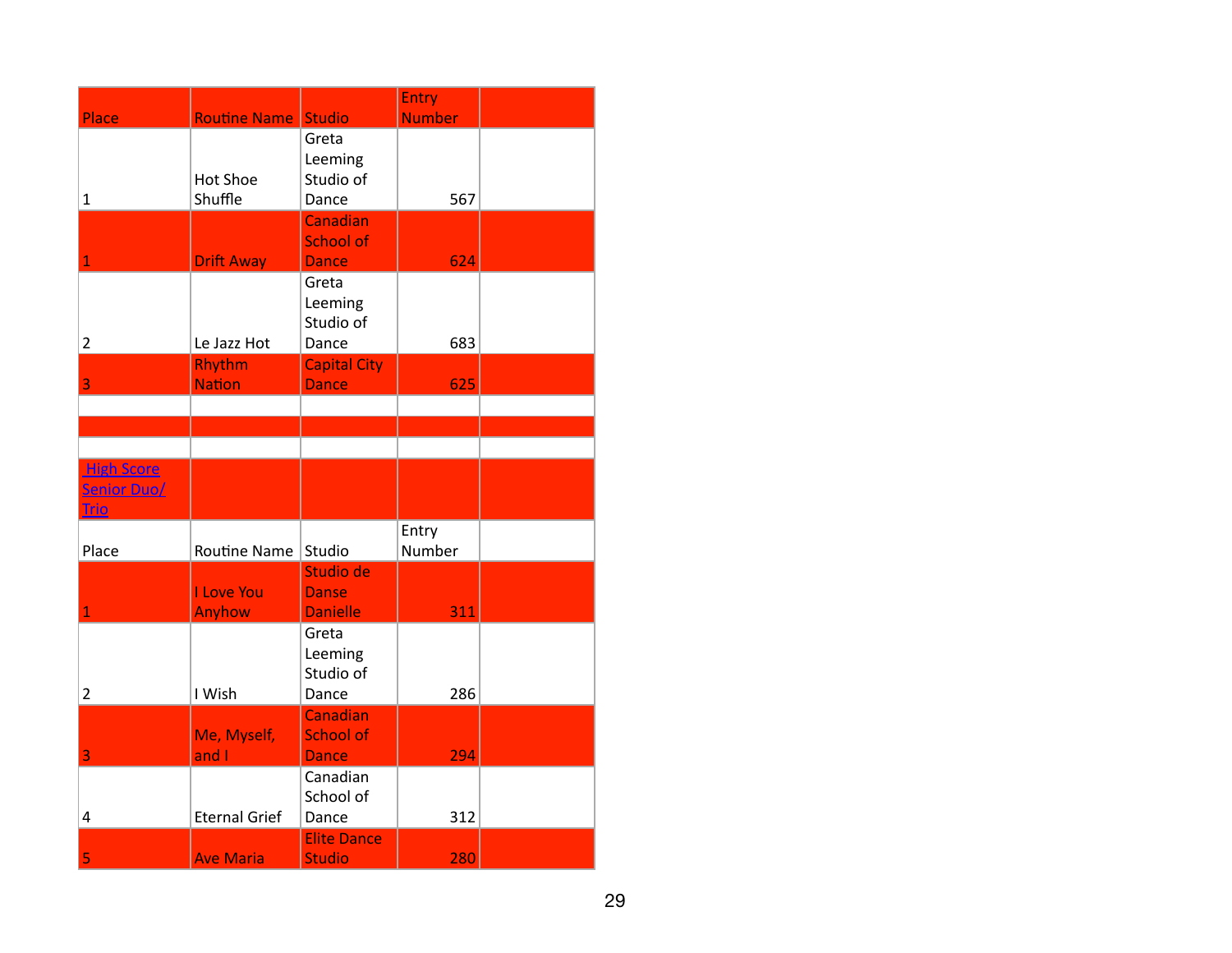| 6                                                 | <b>Rolling Stone</b>            | Canadian<br>School of<br>Dance                                              | 309             |  |
|---------------------------------------------------|---------------------------------|-----------------------------------------------------------------------------|-----------------|--|
| 7                                                 | Remember<br>When                | Canadian<br>School of<br><b>Dance</b>                                       | 277             |  |
|                                                   | $8$ Cryptic                     | Capital City<br>Dance                                                       | 285             |  |
|                                                   |                                 |                                                                             |                 |  |
| <b>High Score</b><br><b>Senior Small</b><br>Group |                                 |                                                                             |                 |  |
| Place                                             | Routine Name                    | Studio                                                                      | Entry<br>Number |  |
| 1                                                 | The Leaving<br>Song             | Canadian<br><b>School of</b><br><b>Dance</b>                                | 644             |  |
| $\overline{2}$                                    | Unchained                       | Canadian<br>School of<br>Dance                                              | 655             |  |
| 3                                                 | <b>Red Right</b><br><b>Hand</b> | Canadian<br><b>School of</b><br><b>Dance</b>                                | 681             |  |
|                                                   | This Woman's<br>3 Work          | Greta<br>Leeming<br>Studio of<br>Dance                                      | 645             |  |
| 4                                                 | <b>Succession</b>               | <b>Ballet</b><br><b>Montreal</b><br><b>Performing</b><br><b>Arts School</b> | 667             |  |
| 5                                                 | What Are We<br>Gonna Do         | Studio de<br>Danse<br>Danielle                                              | 666             |  |
| 6                                                 | <b>All I Need</b>               | Studio de<br><b>Danse</b><br><b>Danielle</b>                                | 650             |  |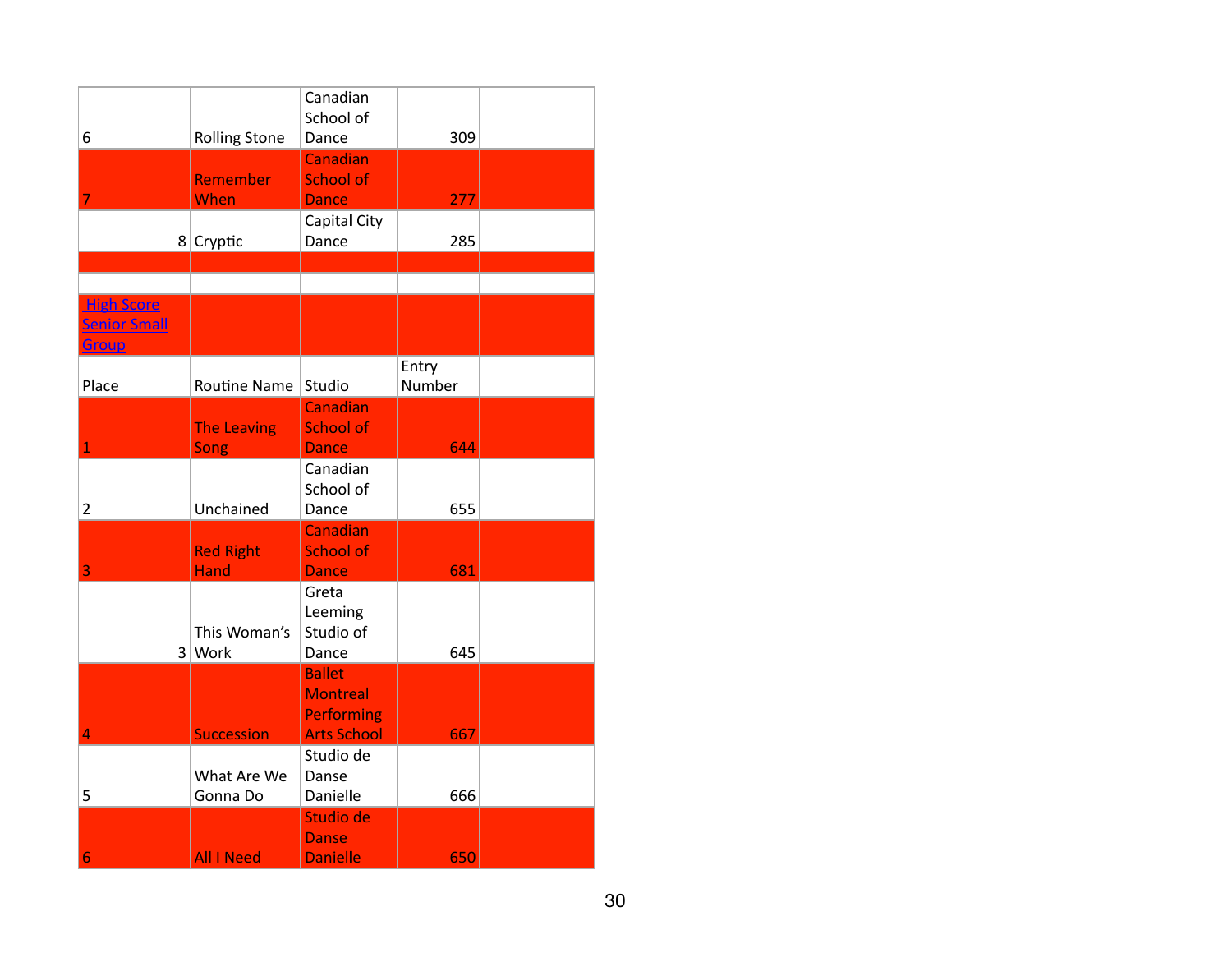|                                                                      |                                   | Greta<br>Leeming<br>Studio of                                               |                 |                             |
|----------------------------------------------------------------------|-----------------------------------|-----------------------------------------------------------------------------|-----------------|-----------------------------|
| 7                                                                    | Beggin'                           | Dance                                                                       | 653             |                             |
|                                                                      | 8   Cannot Stay                   | Canadian<br><b>School of</b><br><b>Dance</b>                                | 639             |                             |
| <b>High Score</b><br><b>Adult 22 &amp;</b><br>Over                   |                                   |                                                                             |                 |                             |
| Place                                                                | <b>Routine Name</b>               | Studio                                                                      | Entry<br>Number |                             |
|                                                                      | 1 Pas de Esclave                  | <b>Ballet</b><br><b>Montreal</b><br><b>Performing</b><br><b>Arts School</b> | 618             |                             |
|                                                                      |                                   |                                                                             |                 |                             |
| Solo<br><b>Choreography</b><br><b>Award 12 &amp;</b><br><b>Under</b> |                                   |                                                                             |                 |                             |
|                                                                      | <b>Routine Name</b>               | Studio                                                                      | Entry<br>Number | Choreographer               |
|                                                                      | Don't Rain on<br><b>My Parade</b> | Greta<br>Leeming<br><b>Studio of</b><br><b>Dance</b>                        |                 | <b>Meghan</b><br>407 Fannin |
|                                                                      | In My Blood                       | Capital City<br>Dance                                                       |                 | Mitchell<br>503 Jackson     |
|                                                                      | Fly Me to the<br><b>Moon</b>      | <b>Capital City</b><br><b>Dance</b>                                         |                 | 479 Tenetia DiSalvo         |
|                                                                      | If They Could<br>See Me Now       | Greta<br>Leeming<br>Studio of<br>Dance                                      |                 | 380 Kimberly Im             |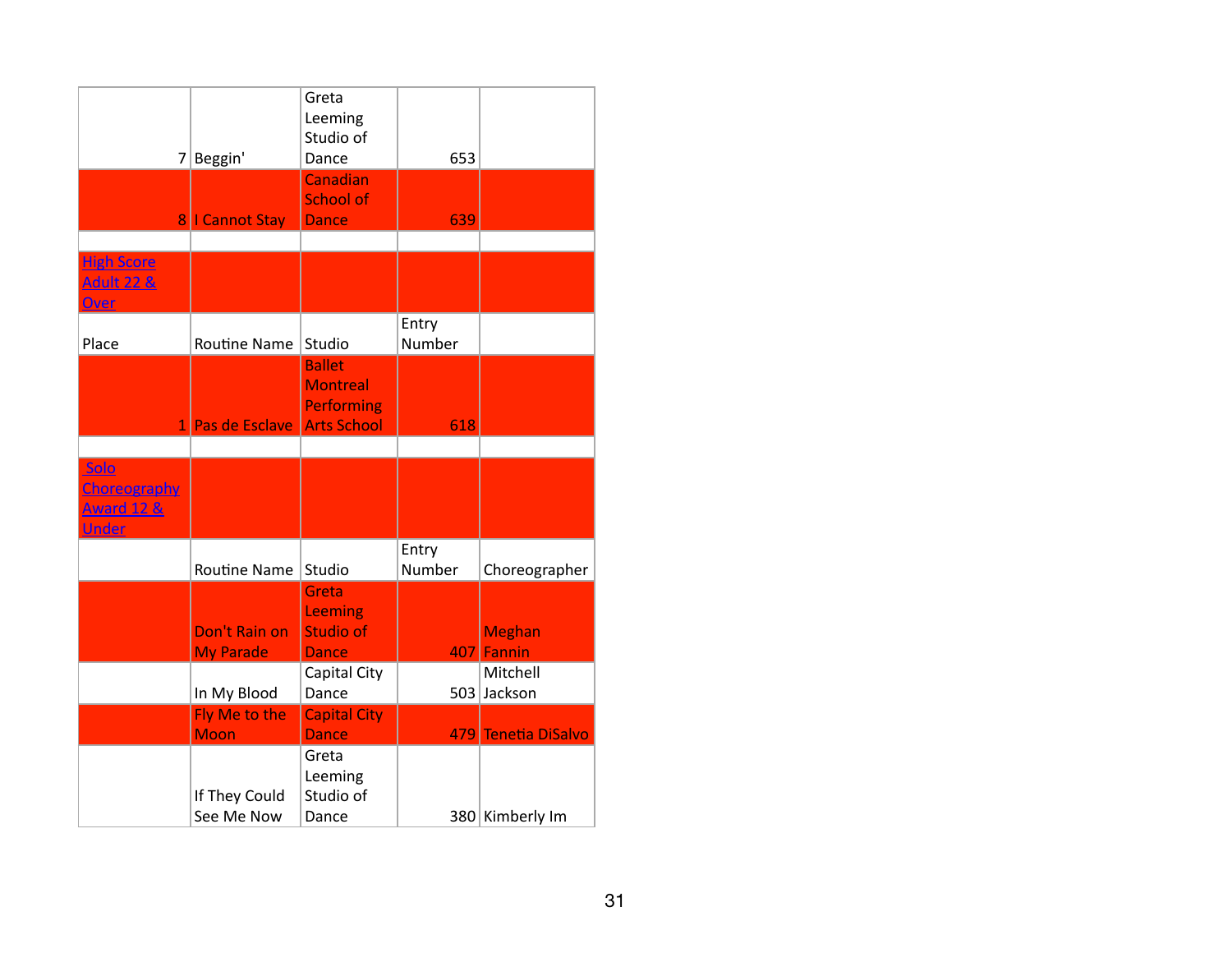|                                                        | <b>Vanishing Act</b>               | Canadian<br><b>School of</b><br><b>Dance</b>                                |                 | 499 Jordan Boyle  |
|--------------------------------------------------------|------------------------------------|-----------------------------------------------------------------------------|-----------------|-------------------|
|                                                        |                                    |                                                                             |                 |                   |
| Solo<br>Choreography<br><u>Award 13 &amp;</u><br>Over  |                                    |                                                                             |                 |                   |
|                                                        | <b>Routine Name</b>                | Studio                                                                      | Entry<br>Number | Choreographer     |
|                                                        | Radiator                           | Greta<br>Leeming<br><b>Studio of</b><br><b>Dance</b>                        |                 | 192 Kevin Howe    |
|                                                        | <b>Final Curtain</b>               | Studio de<br>Danse<br>Danielle                                              | 98              |                   |
|                                                        | Somebody to<br>Love                | <b>Canadian</b><br><b>School of</b><br><b>Dance</b>                         |                 | 94 Emily Missios  |
|                                                        | Vanishing Act                      | Leeming<br>Danceworks                                                       |                 | 276 Keri Woodside |
|                                                        | <b>Wicked</b><br><b>Games</b>      | <b>Ballet</b><br><b>Montreal</b><br><b>Performing</b><br><b>Arts School</b> |                 | 271 Saxon Fraser  |
|                                                        | My<br>Heartstrings                 | <b>Elite Dance</b><br>Studio                                                |                 | 272 Kevin Howe    |
|                                                        | <b>Ain't That a</b><br><b>Kick</b> | <b>Elite Dance</b><br><b>Studio</b>                                         |                 | 45 Frankie Crupi  |
|                                                        | What Isn't<br>Yours                | Studio de<br>Danse<br>Danielle                                              | 247             | Anisa Saab        |
| Young<br>Choreography<br><b>Award 13 &amp;</b><br>Over |                                    |                                                                             |                 |                   |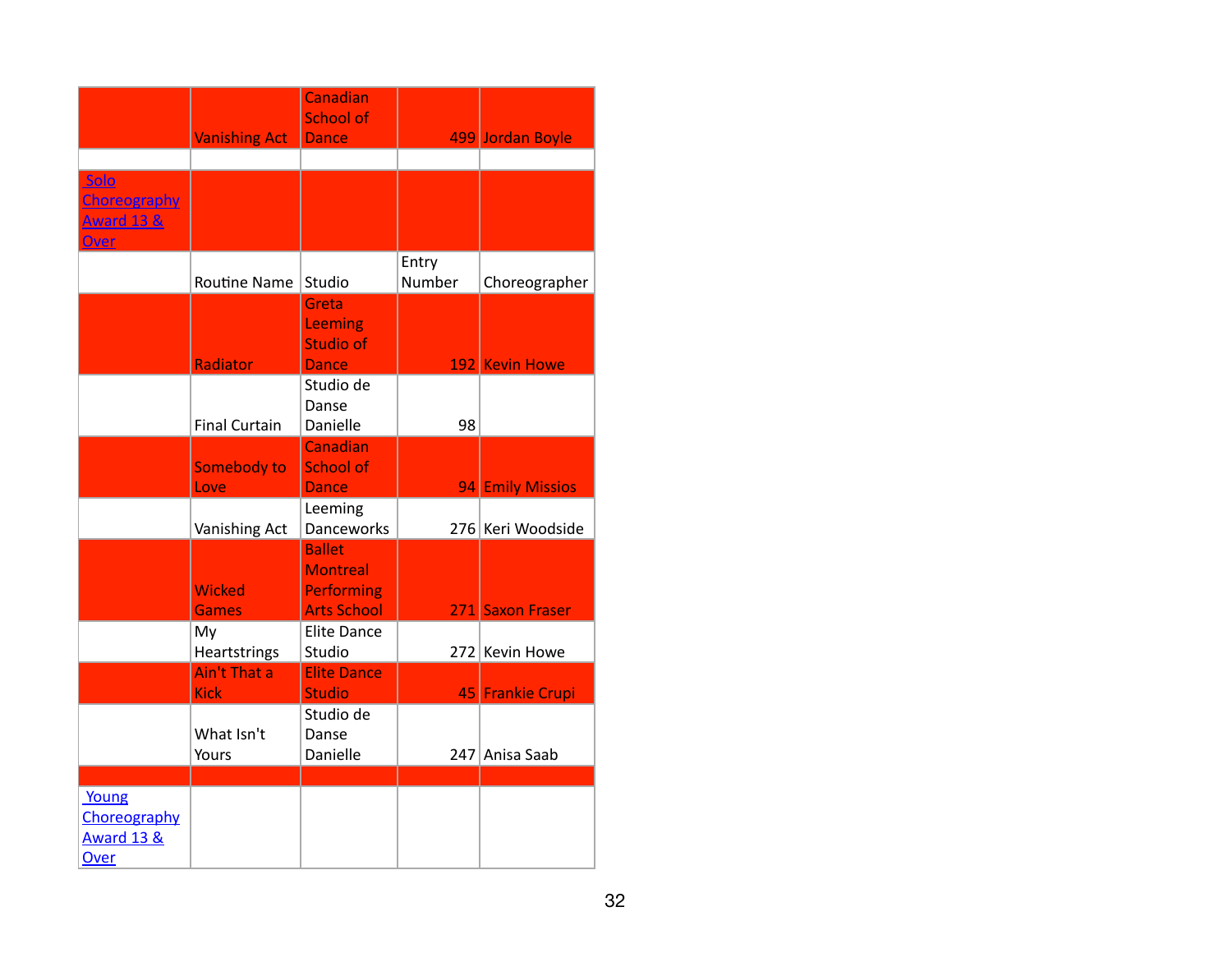|                       |                            |                  | <b>Entry</b>  |                   |
|-----------------------|----------------------------|------------------|---------------|-------------------|
|                       | <b>Routine Name Studio</b> |                  | <b>Number</b> | Choreographer     |
|                       |                            | Studio de        |               |                   |
|                       |                            | Danse            |               | Justin            |
|                       | Vanishing Act              | Danielle         |               | 628 Verraeult     |
|                       |                            |                  |               |                   |
|                       |                            |                  |               |                   |
| <b>Diamond</b>        |                            |                  |               |                   |
| <b>Choreography</b>   |                            |                  |               |                   |
| <b>Award 12 &amp;</b> |                            |                  |               |                   |
| <b>Under</b>          |                            |                  |               |                   |
|                       |                            |                  | Entry         |                   |
|                       | Routine Name               | Studio           | Number        | Choreographer     |
|                       |                            | Greta            |               |                   |
|                       |                            | Leeming          |               |                   |
|                       | That's A                   | <b>Studio of</b> |               |                   |
|                       | Plenty                     | <b>Dance</b>     |               | 548 Kimberly Im   |
|                       |                            | Greta            |               |                   |
|                       |                            | Leeming          |               |                   |
|                       |                            | Studio of        |               | Meghan            |
|                       | Friend Like Me   Dance     |                  |               | 612 Fannin        |
|                       |                            | Greta            |               |                   |
|                       |                            | Leeming          |               |                   |
|                       | Me and My                  | <b>Studio of</b> |               | <b>Meghan</b>     |
|                       | <b>Shadow</b>              | <b>Dance</b>     |               | 533 Fannin        |
|                       |                            | Capital City     |               |                   |
|                       | The Squad                  | Dance            |               | 599 Mike Falcucci |
|                       |                            | Studio de        |               |                   |
|                       | <b>Into Open</b>           | <b>Danse</b>     |               |                   |
|                       | <b>Arms</b>                | <b>Danielle</b>  |               | 571 Anisa Saoub   |
|                       | I Like It Like             | Capital City     |               |                   |
|                       | That                       | Dance            |               | 579 Mike Falcucci |
|                       |                            | Greta            |               |                   |
|                       |                            | <b>Leeming</b>   |               |                   |
|                       |                            | <b>Studio of</b> |               | <b>Meghan</b>     |
|                       | <b>River Deep</b>          | <b>Dance</b>     |               | 578 Fannin        |
|                       |                            |                  |               |                   |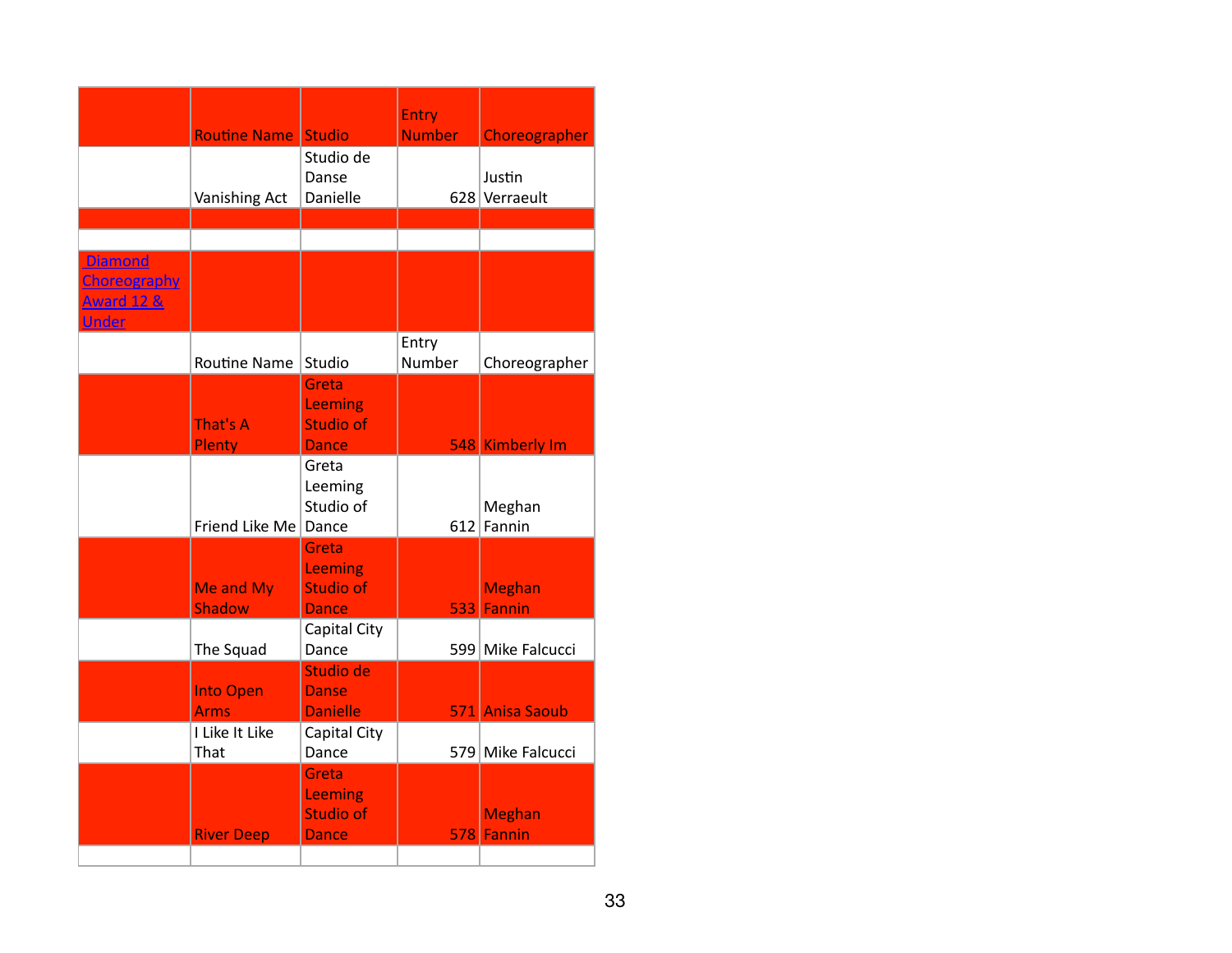| <b>Diamond</b><br><b>Choreography</b><br><b>Award 13 &amp;</b><br>Over |                                       |                                                      |                 |                              |
|------------------------------------------------------------------------|---------------------------------------|------------------------------------------------------|-----------------|------------------------------|
|                                                                        | Routine Name                          | Studio                                               | Entry<br>Number | Choreographer                |
|                                                                        | <b>What Are We</b><br><b>Gonna Do</b> | Studio de<br><b>Danse</b><br><b>Danielle</b>         |                 | 666 Anisa Saoub              |
|                                                                        | Unchained                             | Canadian<br>School of<br>Dance                       |                 | 655 Emily Missios            |
|                                                                        | This Woman's<br><b>Work</b>           | Greta<br>Leeming<br><b>Studio of</b><br><b>Dance</b> |                 | <b>Meghan</b><br>645 Fannin  |
|                                                                        | <b>Too Bright</b>                     | Studio de<br>Danse<br>Danielle                       |                 | 676 Anisa Saoub              |
|                                                                        | <b>Hot Shoe</b><br><b>Shuffle</b>     | Greta<br>Leeming<br><b>Studio of</b><br><b>Dance</b> |                 | 567 Kimberly Im              |
|                                                                        | Le Jazz Hot                           | Greta<br>Leeming<br>Studio of<br>Dance               |                 | Meghan<br>683 Fannin         |
|                                                                        | I Wish                                | Greta<br>Leeming<br><b>Studio of</b><br><b>Dance</b> |                 | Tami-Lynn<br>286 Caloia      |
|                                                                        | Rhythm<br><b>Nation</b>               | Capital City<br>Dance                                |                 | 625 Gabe Wolinsky            |
|                                                                        | Amen                                  | <b>Elite Dance</b><br><b>Studio</b>                  |                 | Kristy-Leigh<br>647 and Emma |
|                                                                        |                                       |                                                      |                 |                              |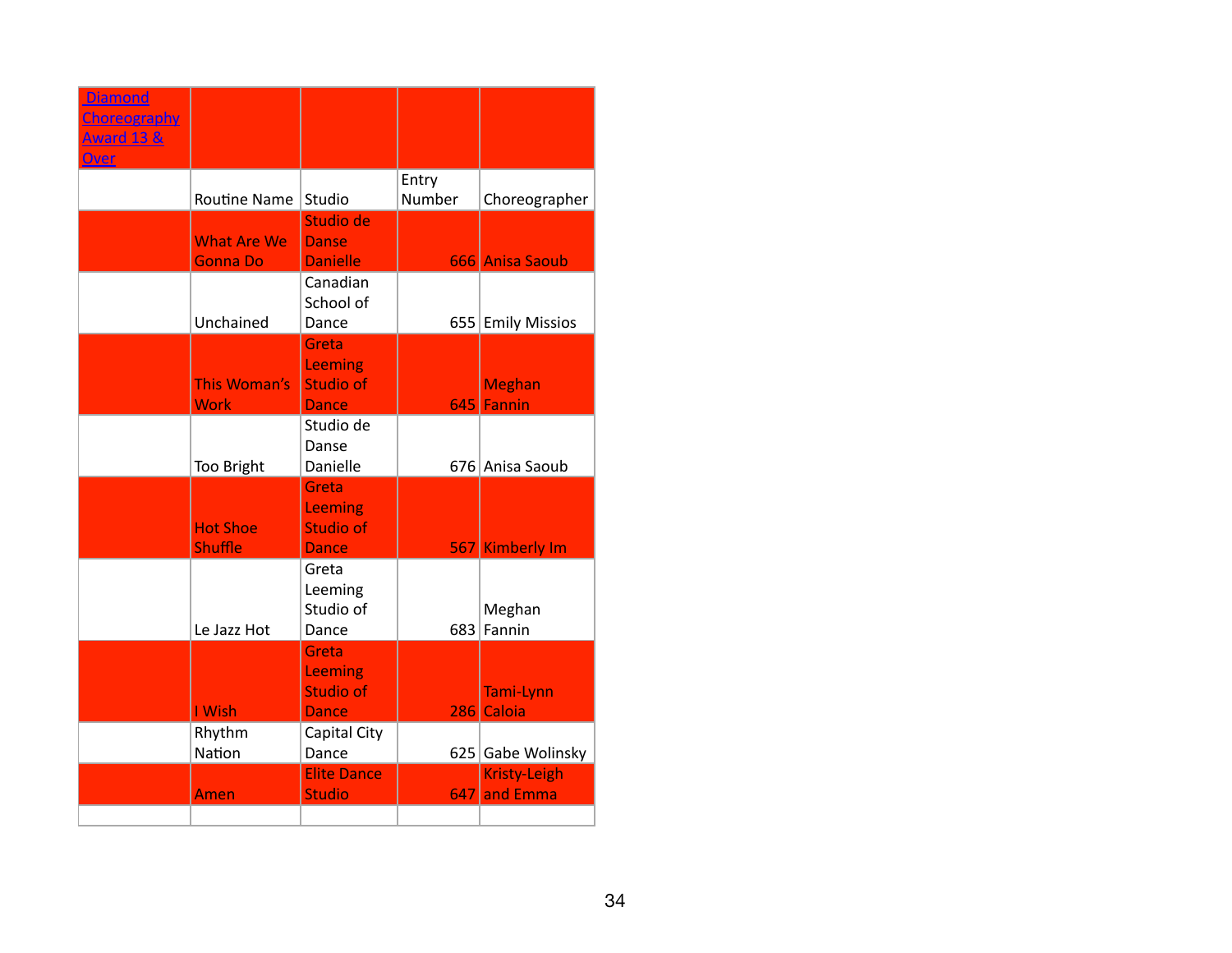| <b>Overall High</b><br>Score Solo 12<br>& Under |                                   |                                                      |                 |                                 |
|-------------------------------------------------|-----------------------------------|------------------------------------------------------|-----------------|---------------------------------|
| Place                                           | Routine Name                      | Studio                                               | Entry<br>Number | Dancer                          |
| $\mathbf{1}$                                    | Don't Rain on<br><b>My Parade</b> | Greta<br>Leeming<br><b>Studio of</b><br><b>Dance</b> |                 | 407 Camden Im                   |
| 1                                               | In My Blood                       | Capital City<br>Dance                                |                 | 503 Olivia DiSalvo              |
|                                                 |                                   |                                                      |                 |                                 |
| <b>Overall High</b><br>Score Solo 13<br>& Over  |                                   |                                                      |                 |                                 |
| Place                                           | Routine Name                      | Studio                                               | Entry<br>Number | Dancer                          |
| $\mathbf{1}$                                    | Radiator                          | Greta<br>Leeming<br><b>Studio of</b><br><b>Dance</b> |                 | <b>Daniella</b><br>192 Falsetto |
| $\mathbf{1}$                                    | <b>Final Curtain</b>              | Studio de<br>Danse<br>Danielle                       |                 | Justin<br>98 Verreault          |
|                                                 |                                   |                                                      |                 |                                 |
| Overall<br><b>Adjudication</b><br>12 & Under    |                                   |                                                      |                 |                                 |
| Place                                           | Routine Name                      | Studio                                               | Entry<br>Number |                                 |
| $\mathbf{1}$                                    | Me And My<br><b>Shadow</b>        | <b>Elite Dance</b><br><b>Studio</b>                  | 529             |                                 |
| $\overline{2}$                                  | Me and My<br>Shadow               | Greta<br>Leeming<br>Studio of<br>Dance               | 533             |                                 |